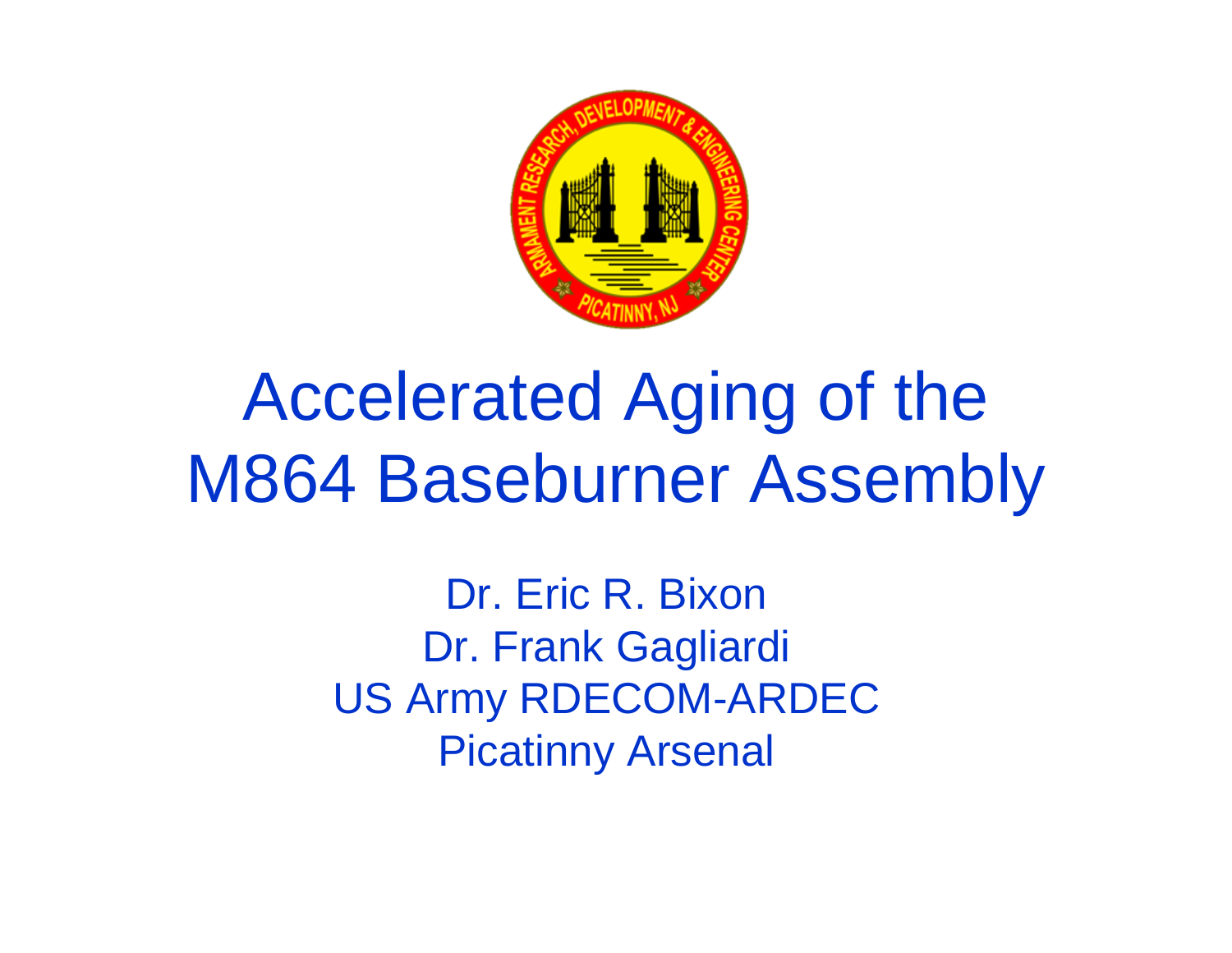#### ABSTRACT

• *An accelerated aging program and a surveillance program were conducted to evaluate the lifetimes of the baseburner assembly for the M864.*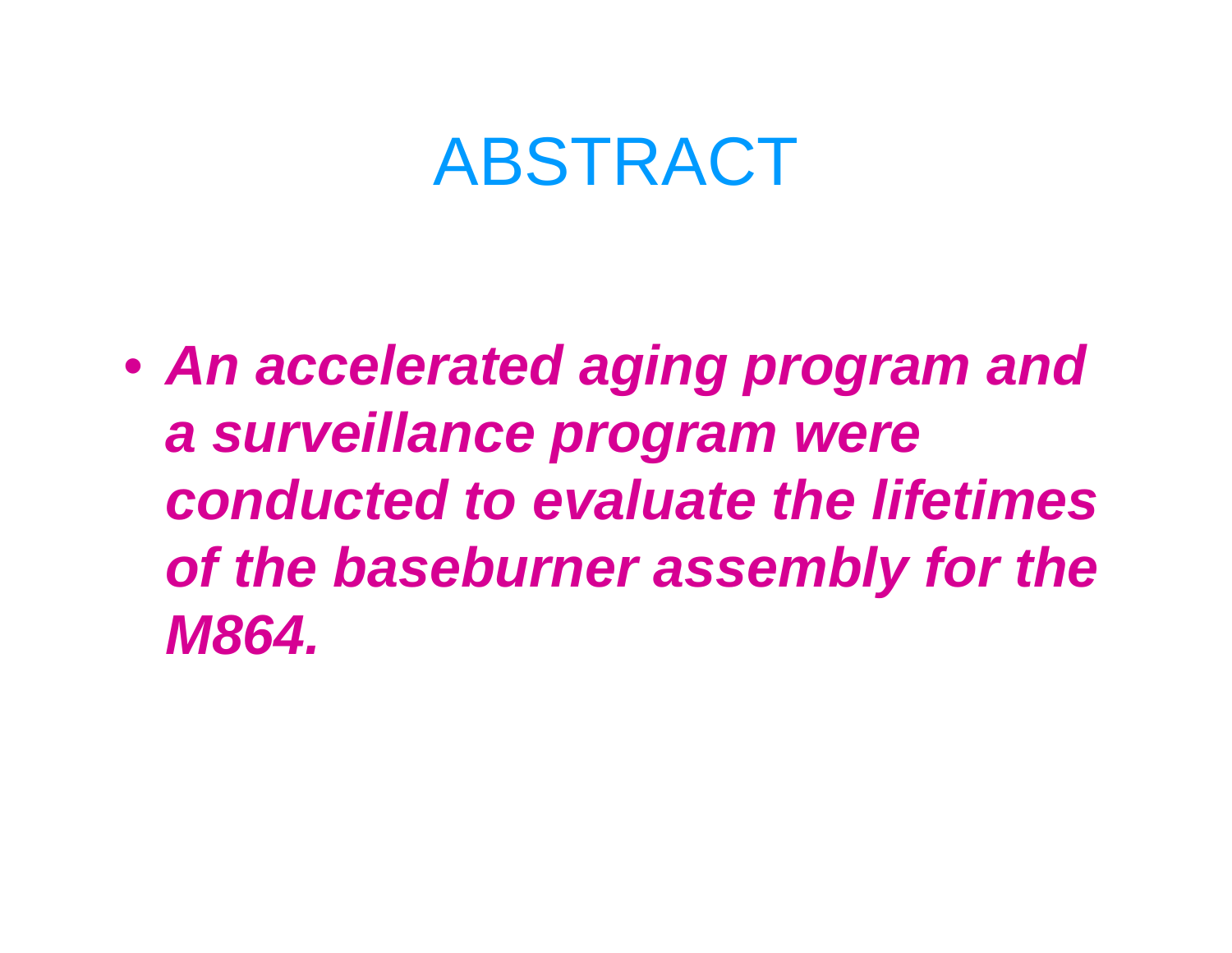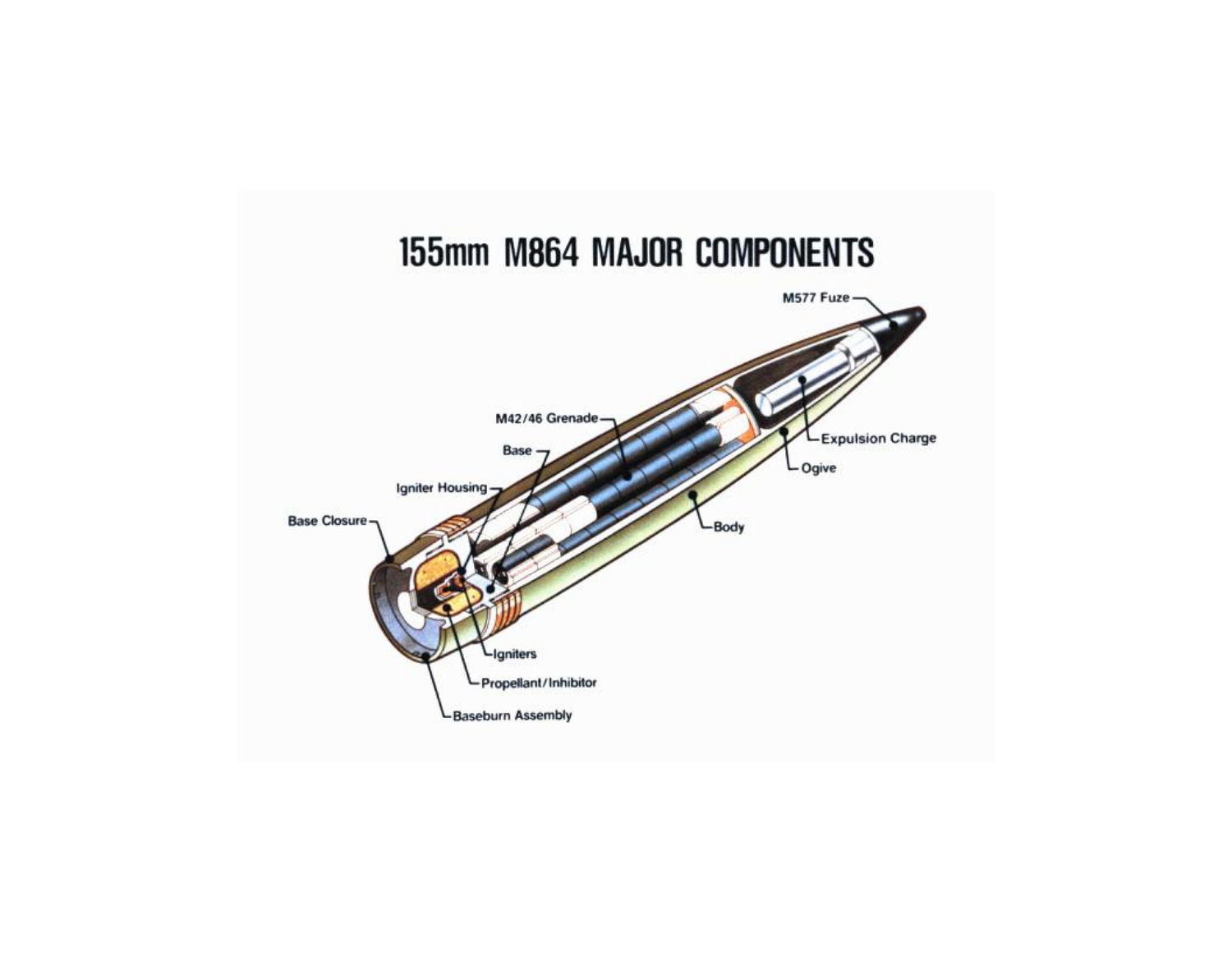#### *Baseburner Assembly with weatherseal*

#### EXCELLENT ADHESION UNLESS REMOVED INTENTIONALLY

**Weatherseal** 

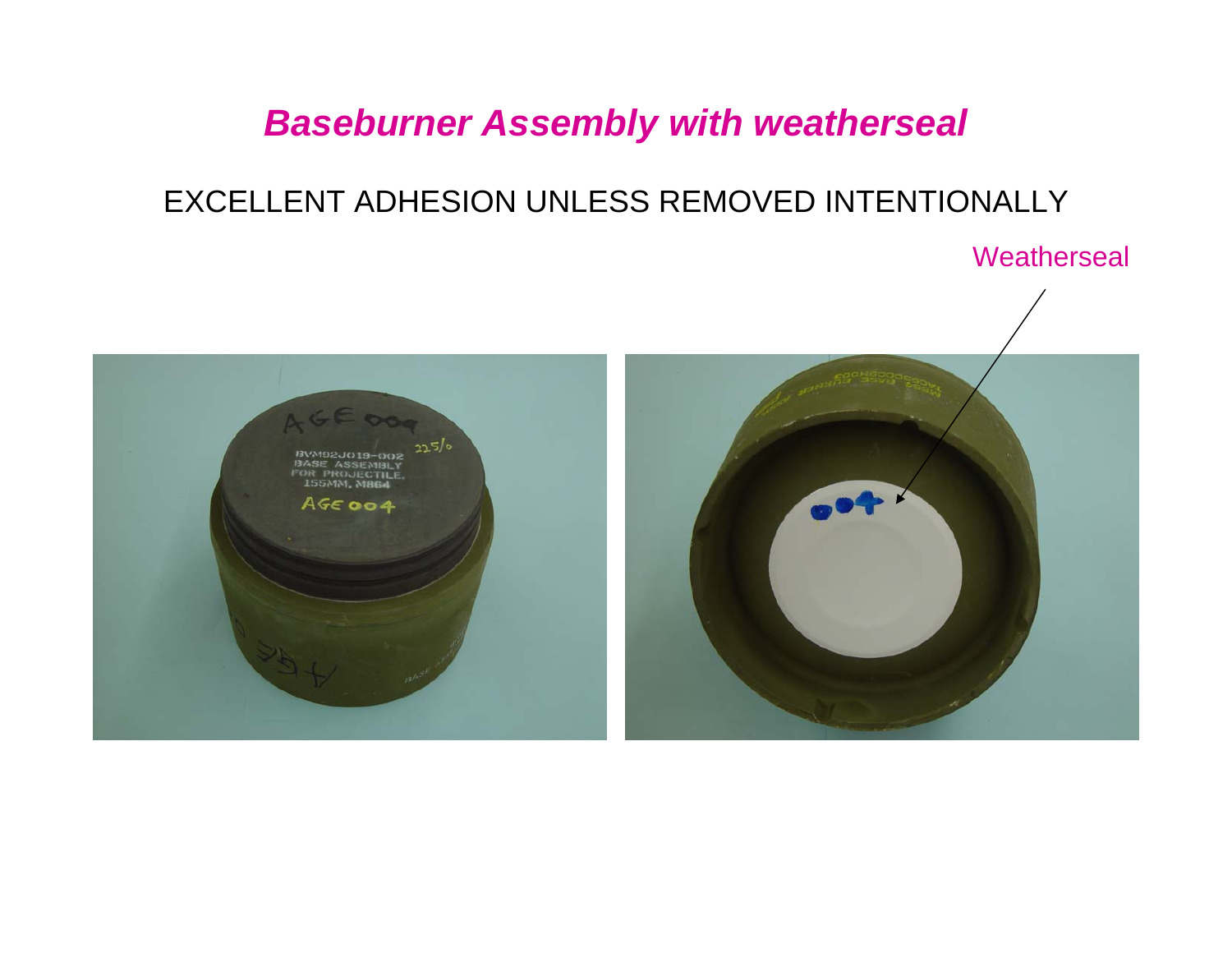## Mathematical Models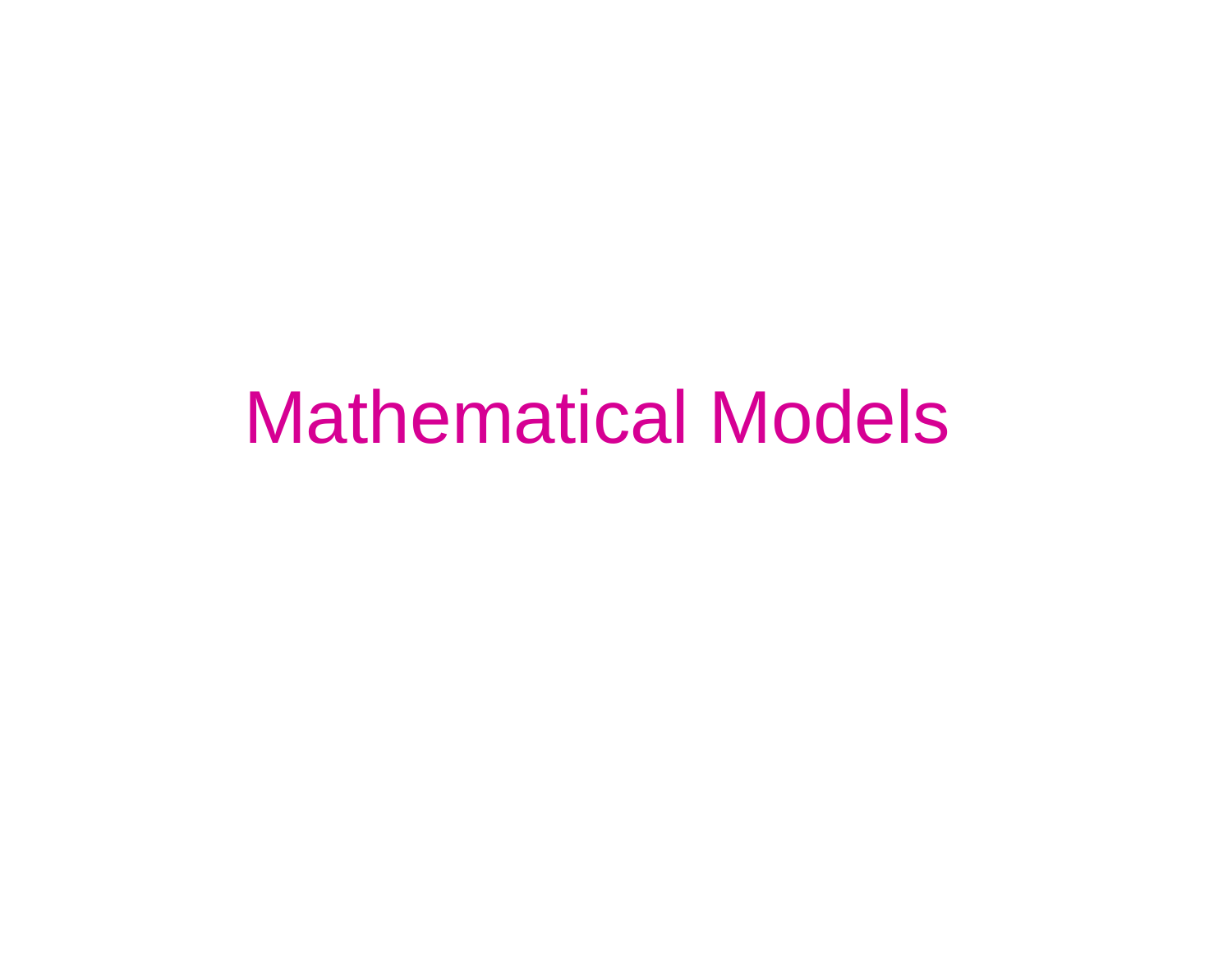# *Theoretical Development*

$$
C_A = C_{A0} - k^*t
$$

**Zero Order**

 $C_A = C_{A0}^* e^{(-k^*t)}$ 

**k = {k 0\*e(-Ea/RxT) }**

**Arrhenius**

**First Order**

**k = {k 0\*e(-Ea/RT)} x {e (B \* %RH) } Eyring**

 $F(t, V) = 1 - R(t, V)$  Cumulative Damage Model

**Δ C A = C**

**Change in Property based on Surveillance Data**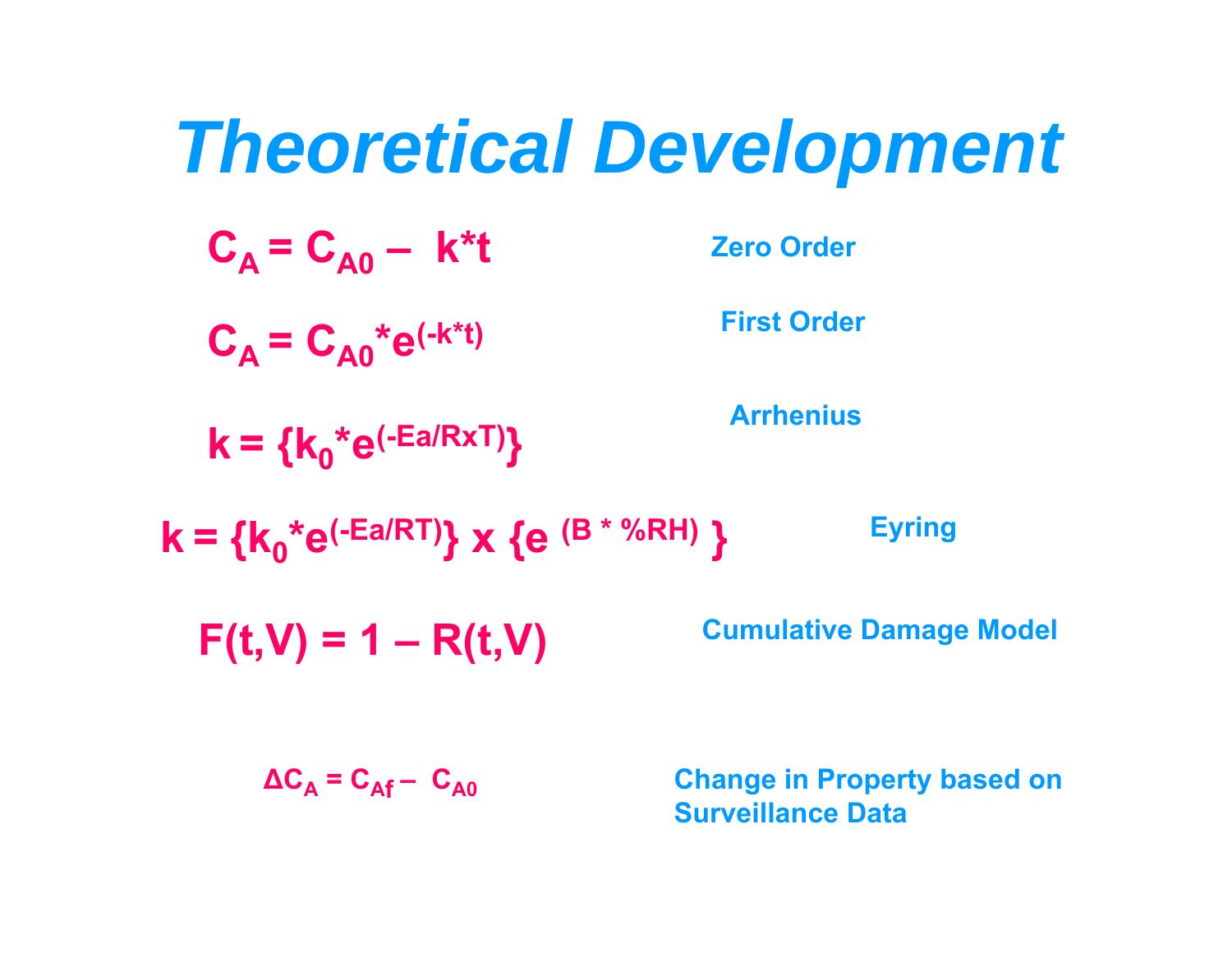*Nomenclature Used in Reaction Kinetic Modeling of variables data*

- C<sub>A0</sub> = Initial value of property
- **T = absolute temp**
- **t = time**
- **C A = Property value as a function of time**
- **k = rate constant**
- **V = Stress level**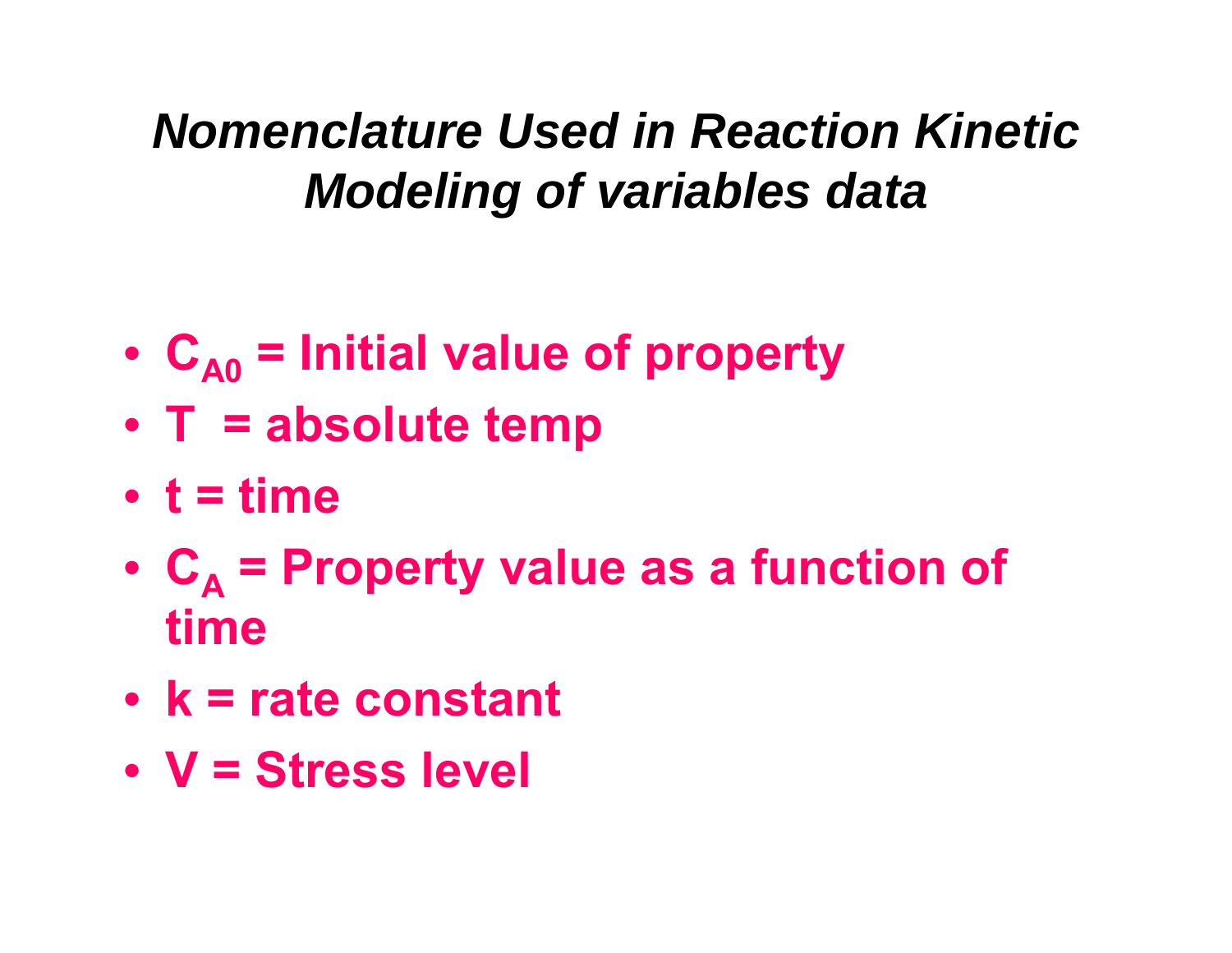#### Accelerated Aging Conditions for Baseburner Assembly

| <b>Temperature (°F)</b> | <b>Humidity</b><br>(% RH) | <b>Weatherseal</b><br><b>Present</b> |
|-------------------------|---------------------------|--------------------------------------|
|                         |                           |                                      |
| 225 °F                  | 0 % RH                    | <b>Yes</b>                           |
| 200 °F                  | 90 % RH                   | <b>Yes</b>                           |
| 200 °F                  | <b>90 % RH</b>            | <b>No</b>                            |
| 200 °F                  | 55 % RH                   | <b>No</b>                            |
| 175 °F                  | 90 % RH                   | <b>No</b>                            |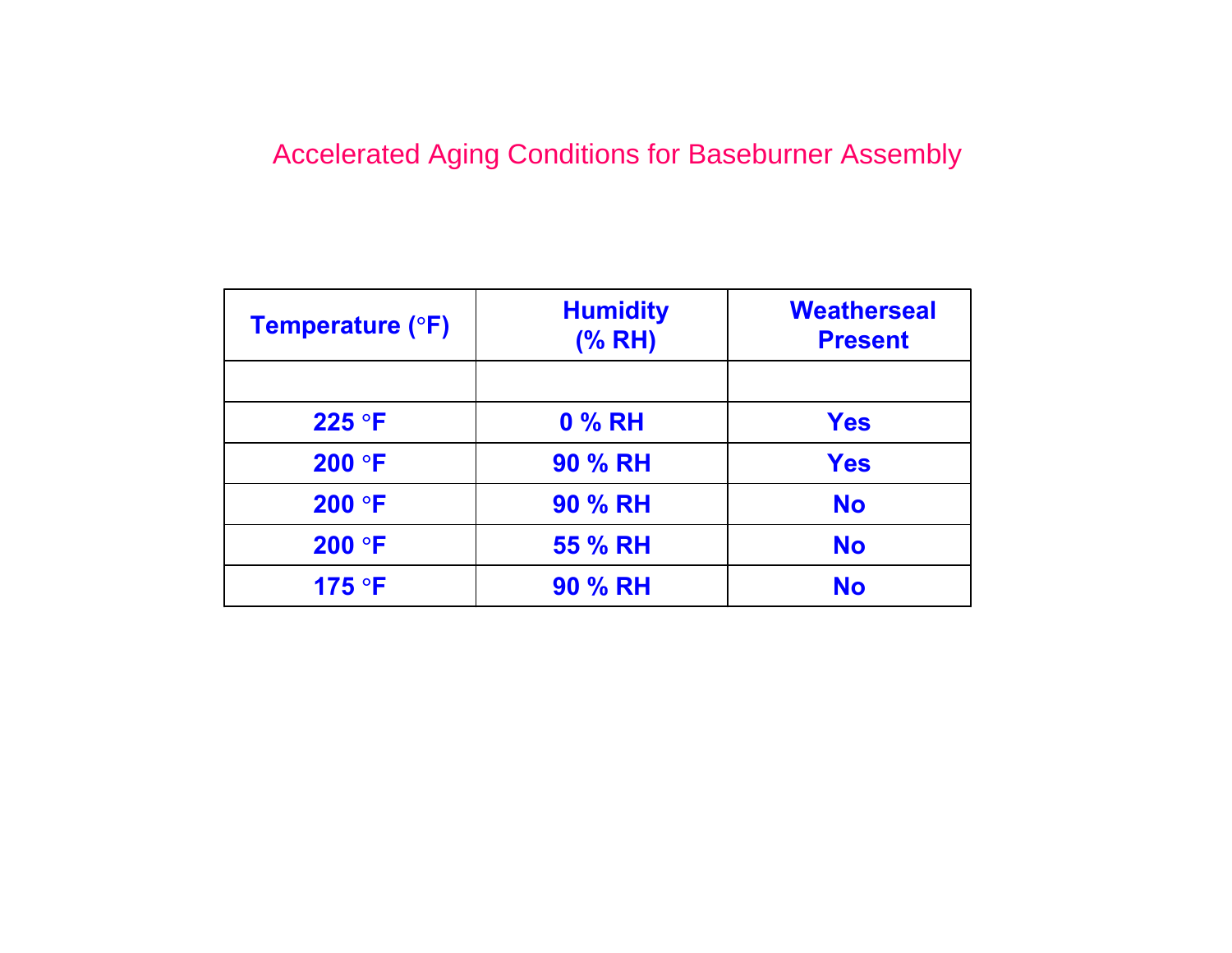#### *5 baseburner assemblies in chamber prior to conditioning*



*Samples were periodically withdrawn from the conditioning chamber*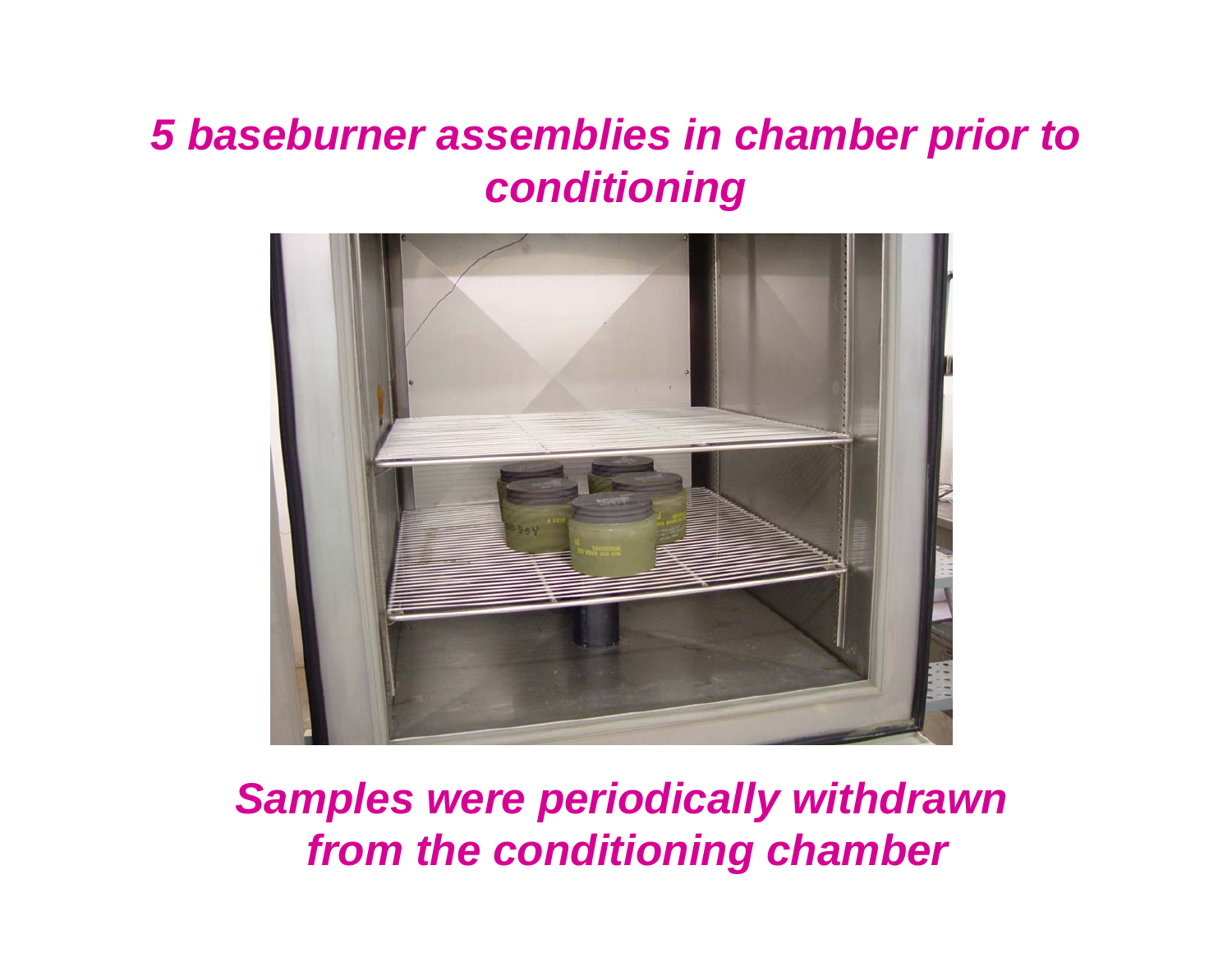#### *Hot and Humid Cycle Used for Uncontrolled Storage Simulations*

| <b>Local Time</b> | T in $\mathrm{C}$ | %RH   | <b>Local Time</b> | T in ° C | %RH   |
|-------------------|-------------------|-------|-------------------|----------|-------|
|                   |                   |       |                   |          |       |
| 0100              | 35.00             | 67.00 | 1300              | 66.00    | 16.00 |
| 0200              | 34.00             | 72.00 | 1400              | 69.00    | 15.00 |
| 0300              | 34.00             | 75.00 | 1500              | 71.00    | 14.00 |
| 0400              | 34.00             | 77.00 | 1600              | 69.00    | 16.00 |
| 0500              | 33.00             | 79.00 | 1700              | 66.00    | 18.00 |
| 0600              | 33.00             | 80.00 | 1800              | 63.00    | 21.00 |
| 0700              | 36.00             | 70.00 | 1900              | 58.00    | 29.00 |
| 0800              | 40.00             | 54.00 | 2000              | 50.00    | 41.00 |
| 0900              | 44.00             | 42.00 | 2100              | 41.00    | 53.00 |
| 1000              | 51.00             | 31.00 | 2200              | 39.00    | 58.00 |
| 1100              | 57.00             | 24.00 | 2300              | 37.00    | 62.00 |
| 1200              | 62.00             | 17.00 | 2400              | 35.00    | 63.00 |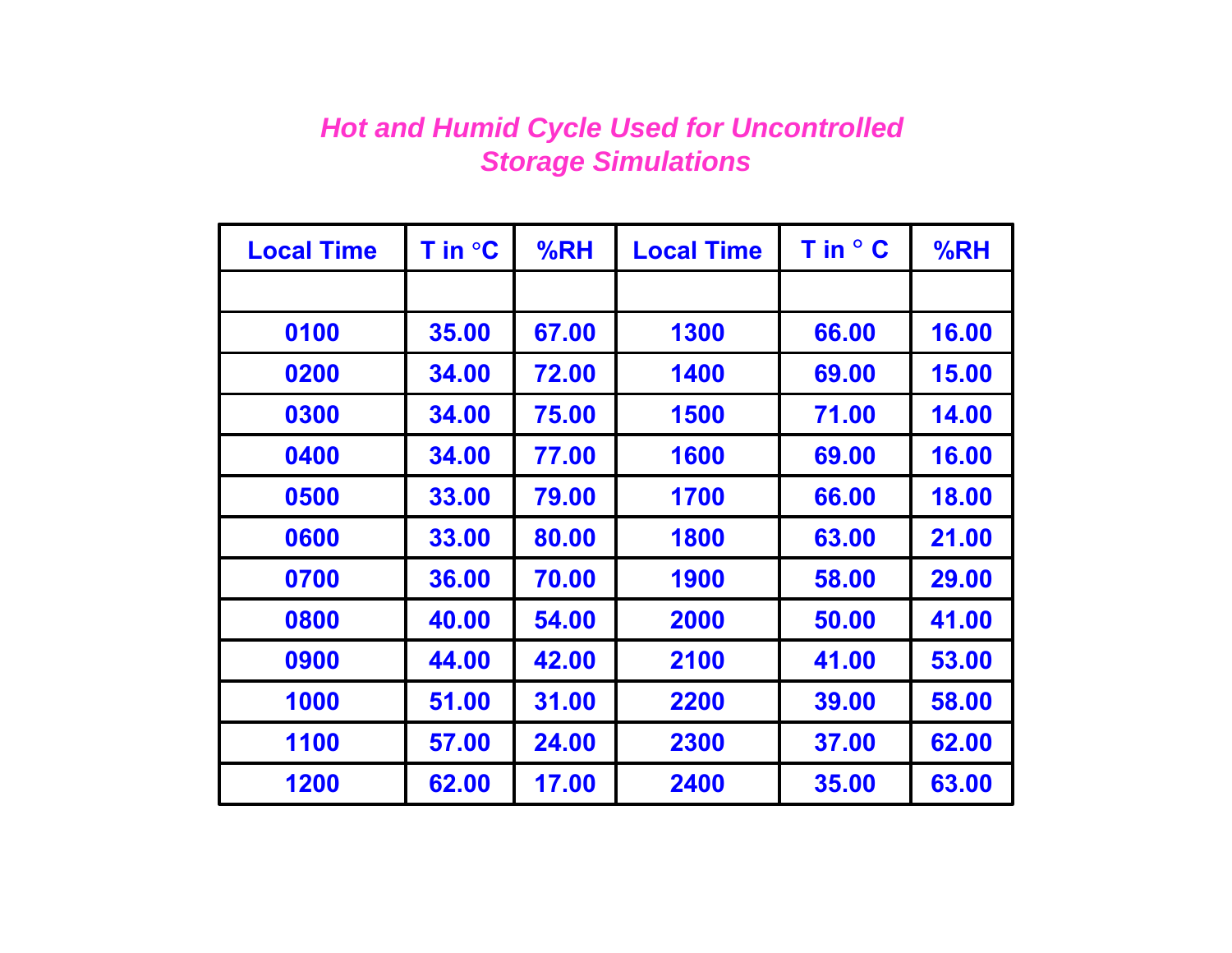## Mechanical Property Definitions

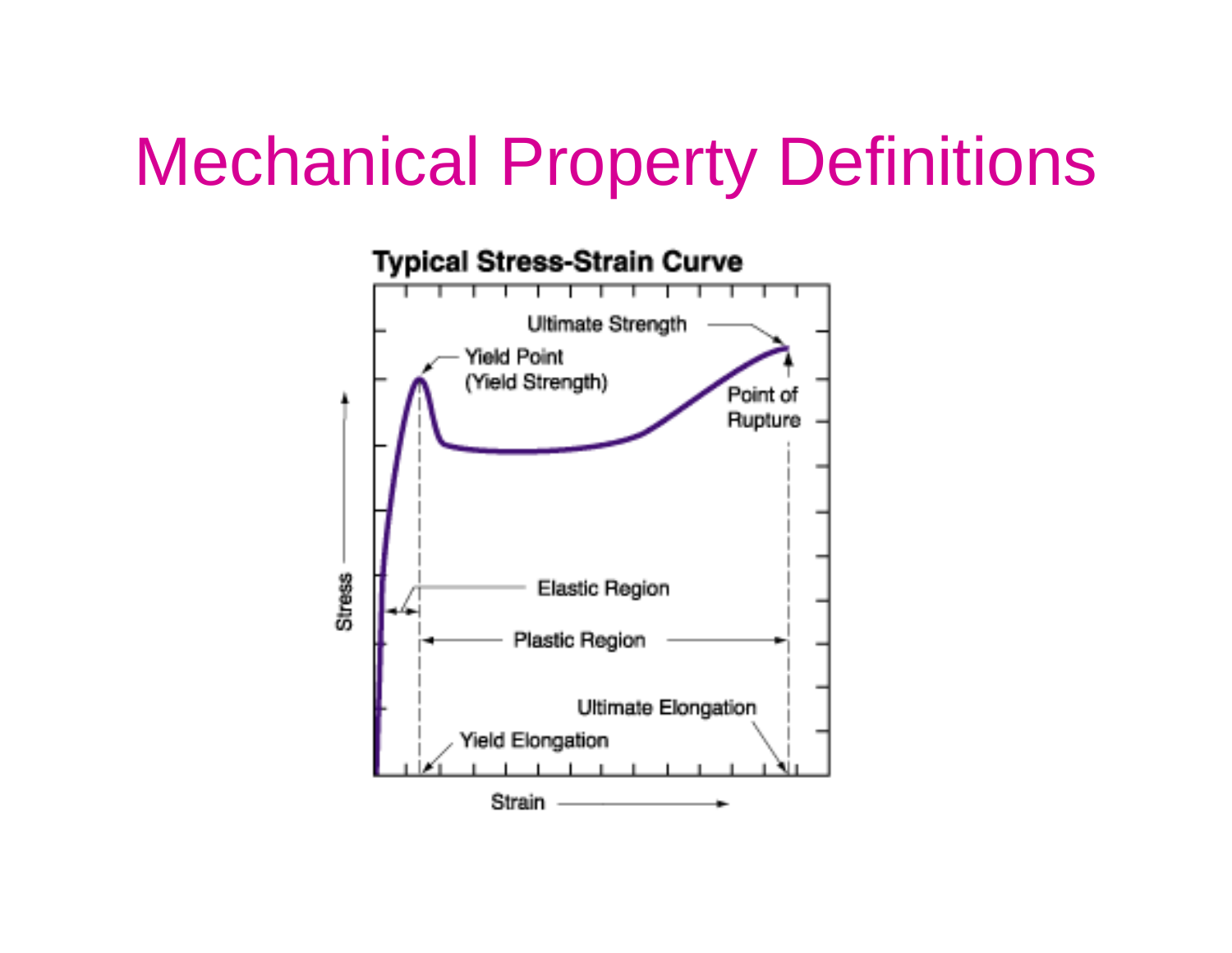#### Young's Modulus or Modulus of **Elasticity**

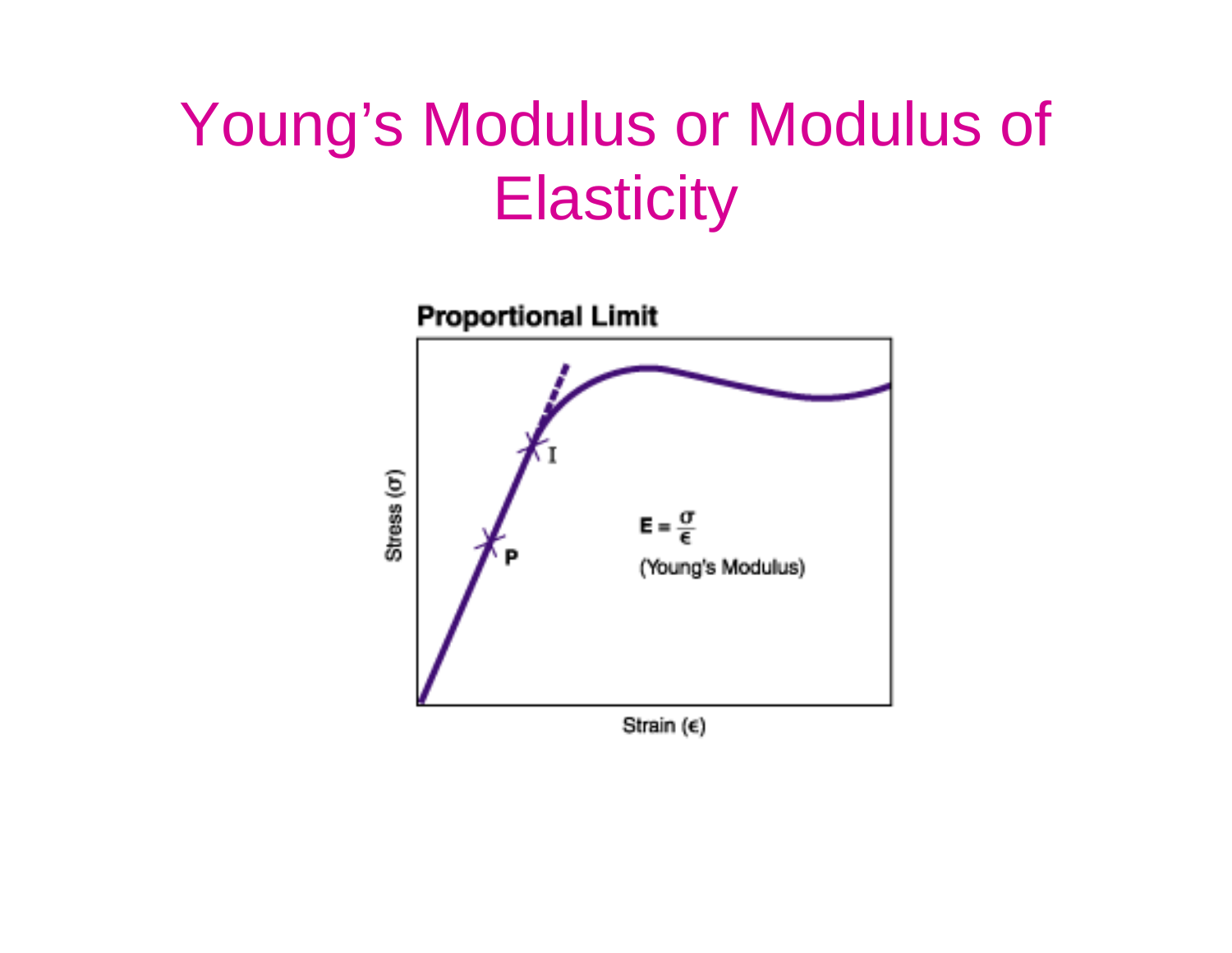#### *Testing Procedure*

- "dogbones" were fabricated from the baseburner assembly propellant grains
- Properties were measured prior to conditioning
- Samples were periodically withdrawn from the conditioning chamber
- Properties were measured on the samples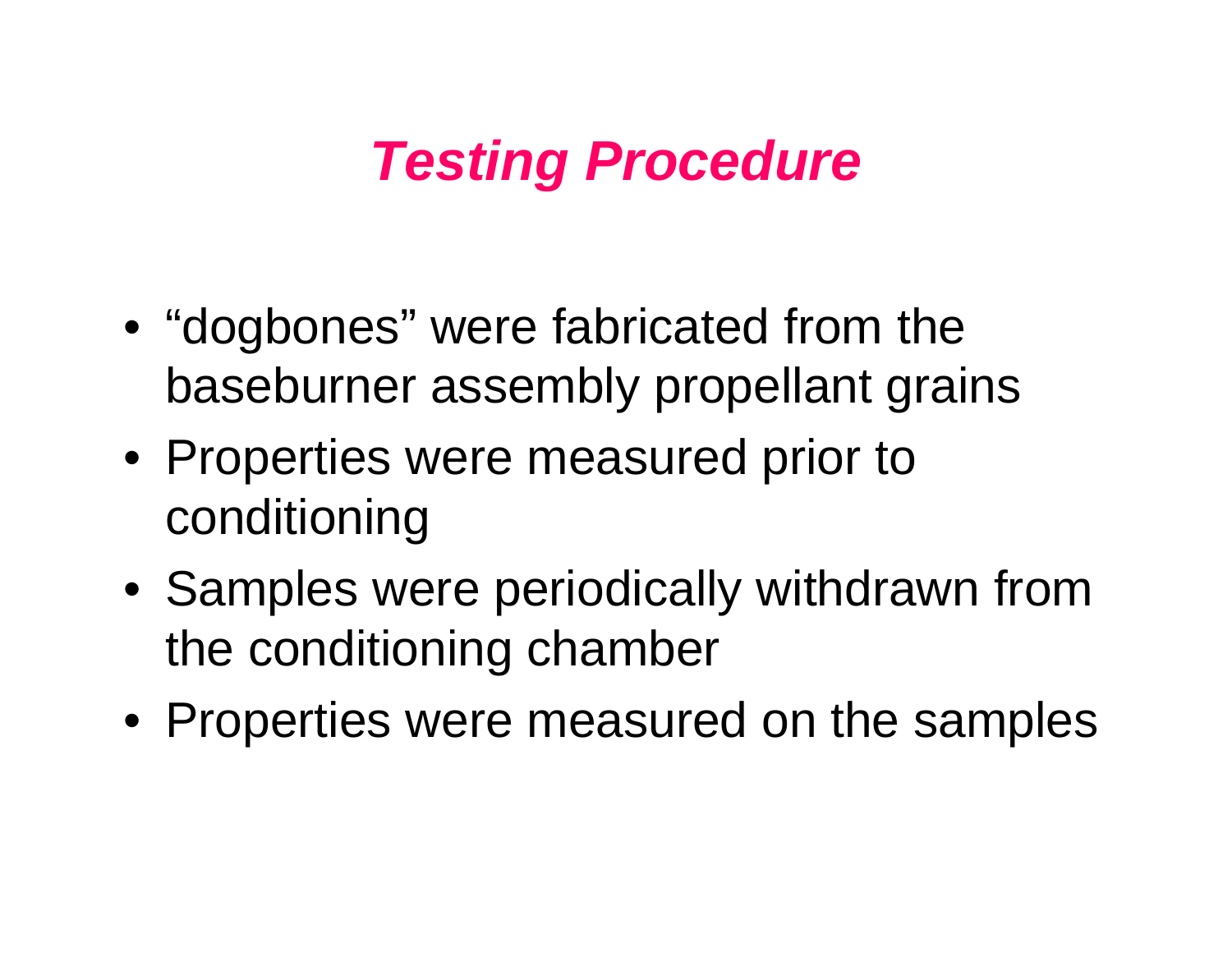Mechanical Property Test Method for propellant grain

- Conformed to the JANNAF "CLASS B" uniaxial Tensile Specimens
- Dogbones fashioned from propellant grain and tested on an Instron tensile testing machine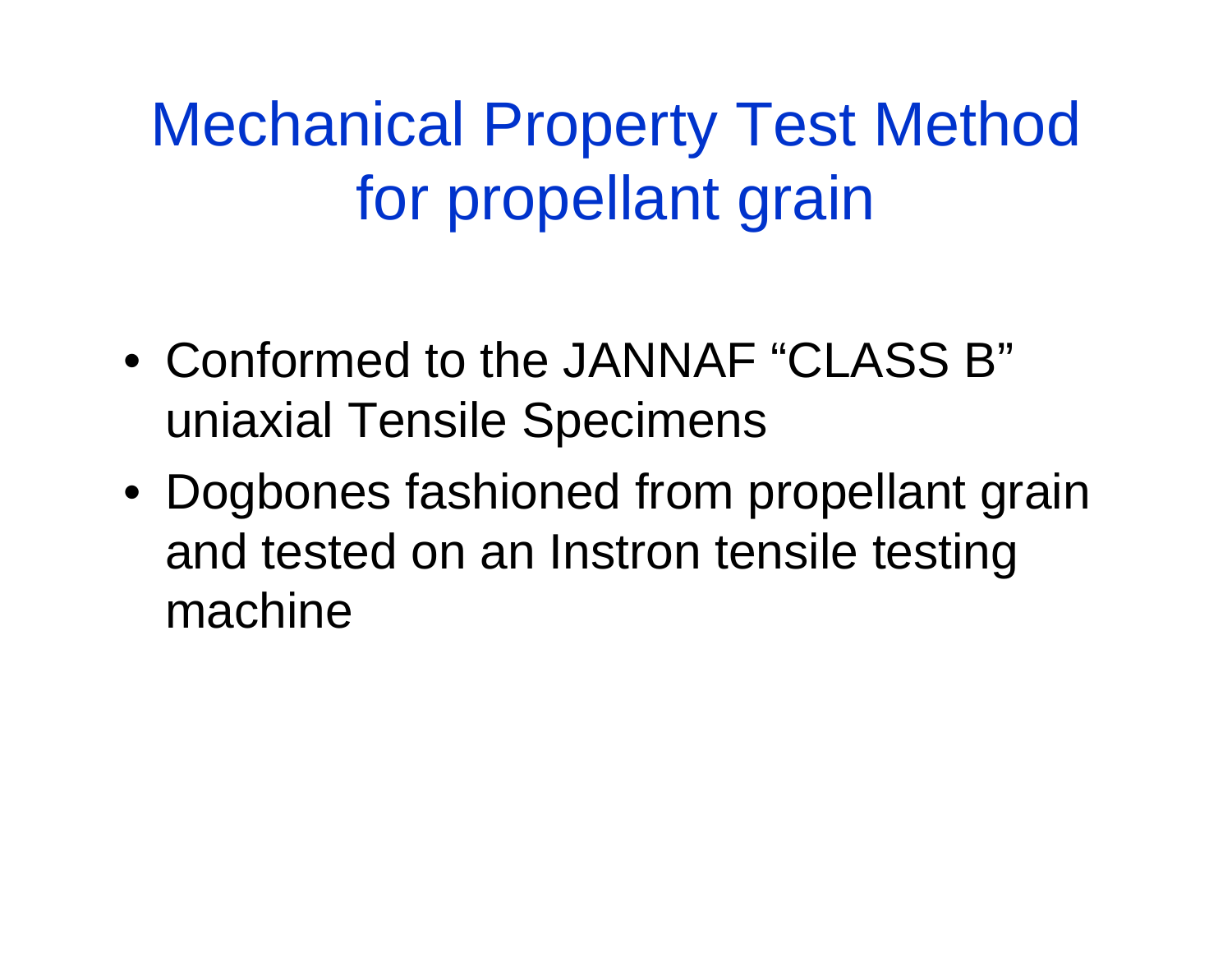#### Dogbones were cut from the propellant grains



Mechanical properties of the dogbones were tested using an Instron tensile testing machine.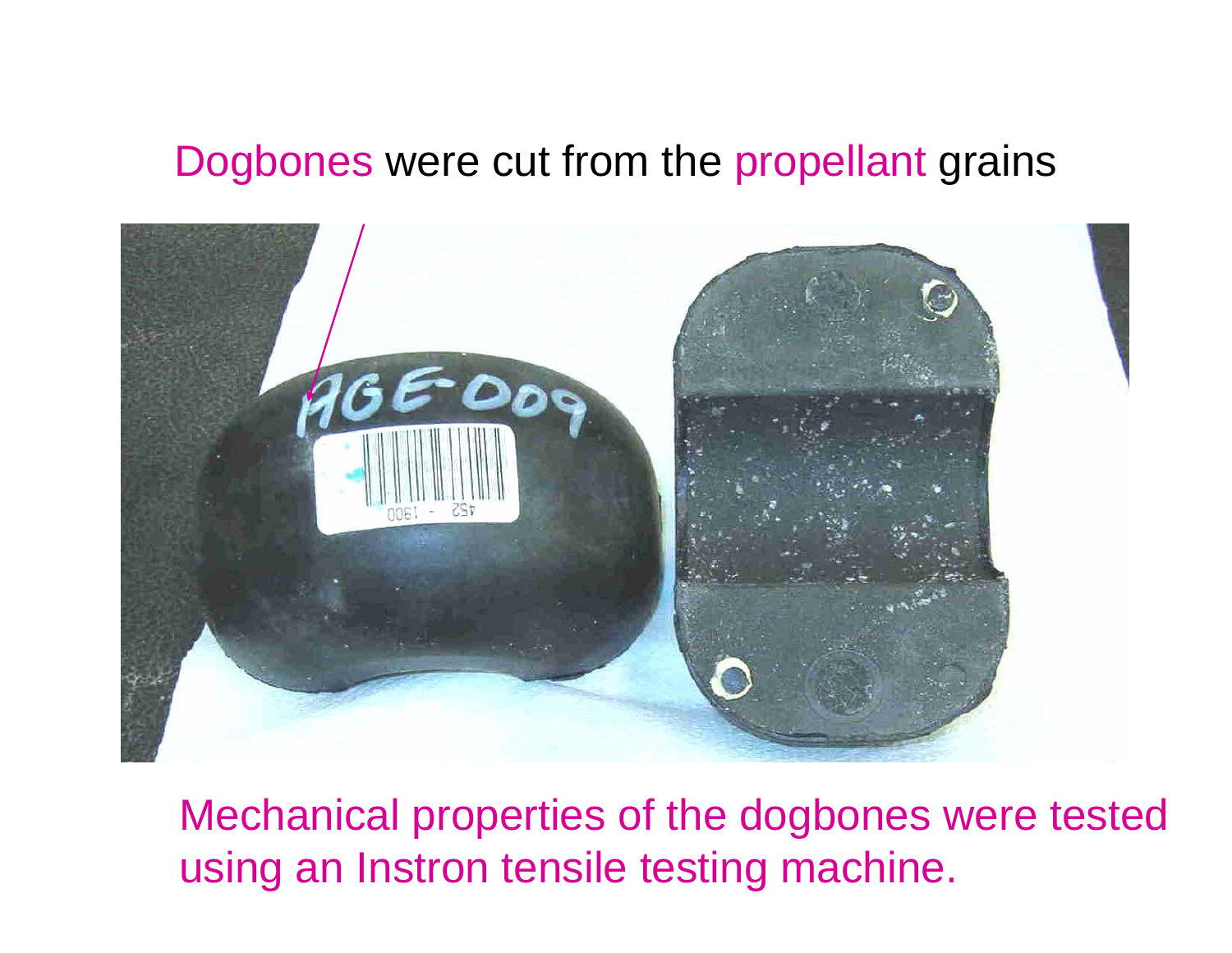#### *STRESS / STRAIN PLOTSample AGE-028 (25 Days @ 175F & 90% R.H.)*



#### **Specimen #2, taken from propellant closest to exposed surface.**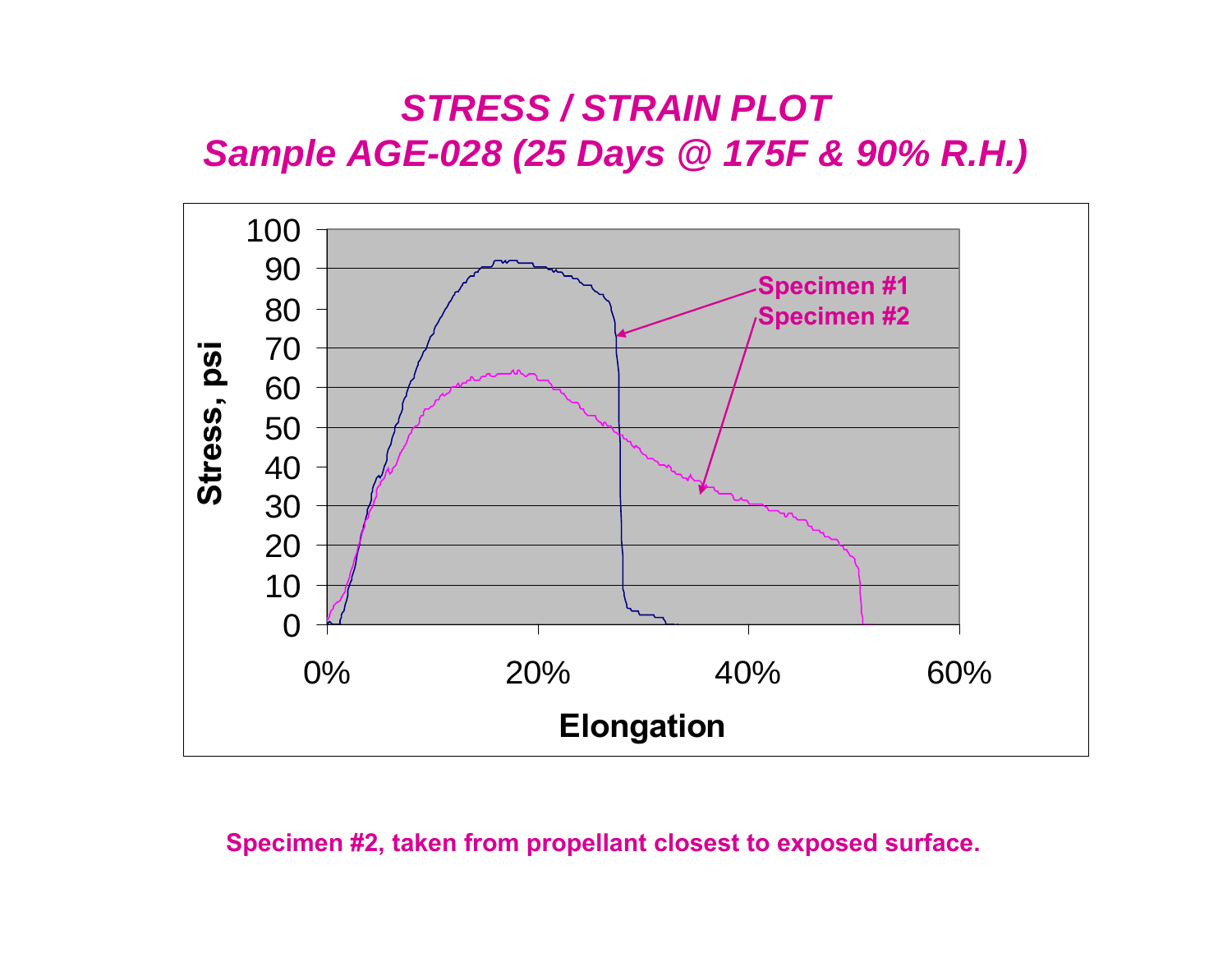# Ultimate Stress as a function of time at 175 F and 90 % RH

**Ultimate Stress for M864 Baseburner Assembly 175 F and 90% RH - Without Weatherseal**



*Data Fitted with First Order Kinetic Model*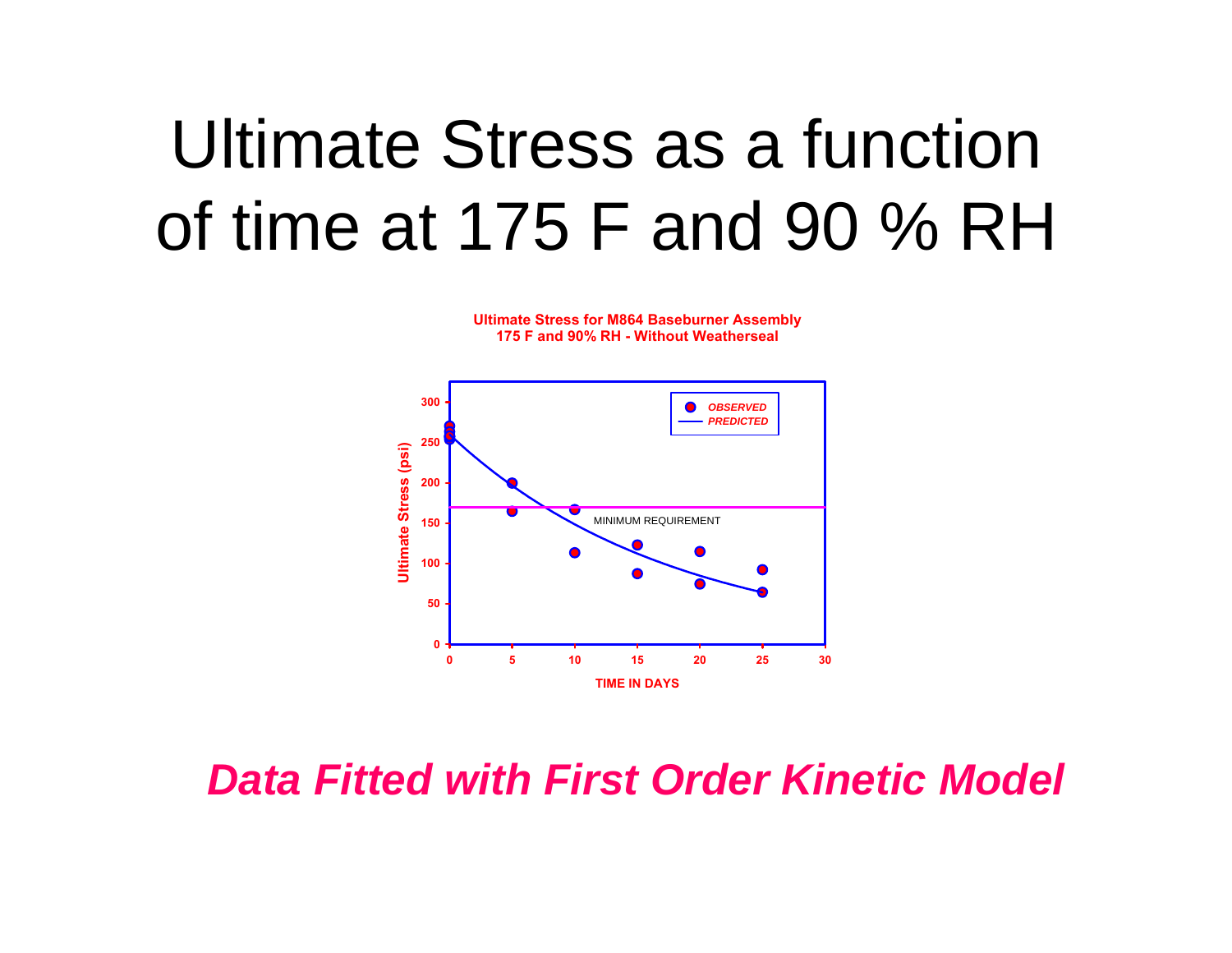### Modulus of Elasticity as a function of time at 200 F and 90 % RH



*Zero Order Kinetic Model*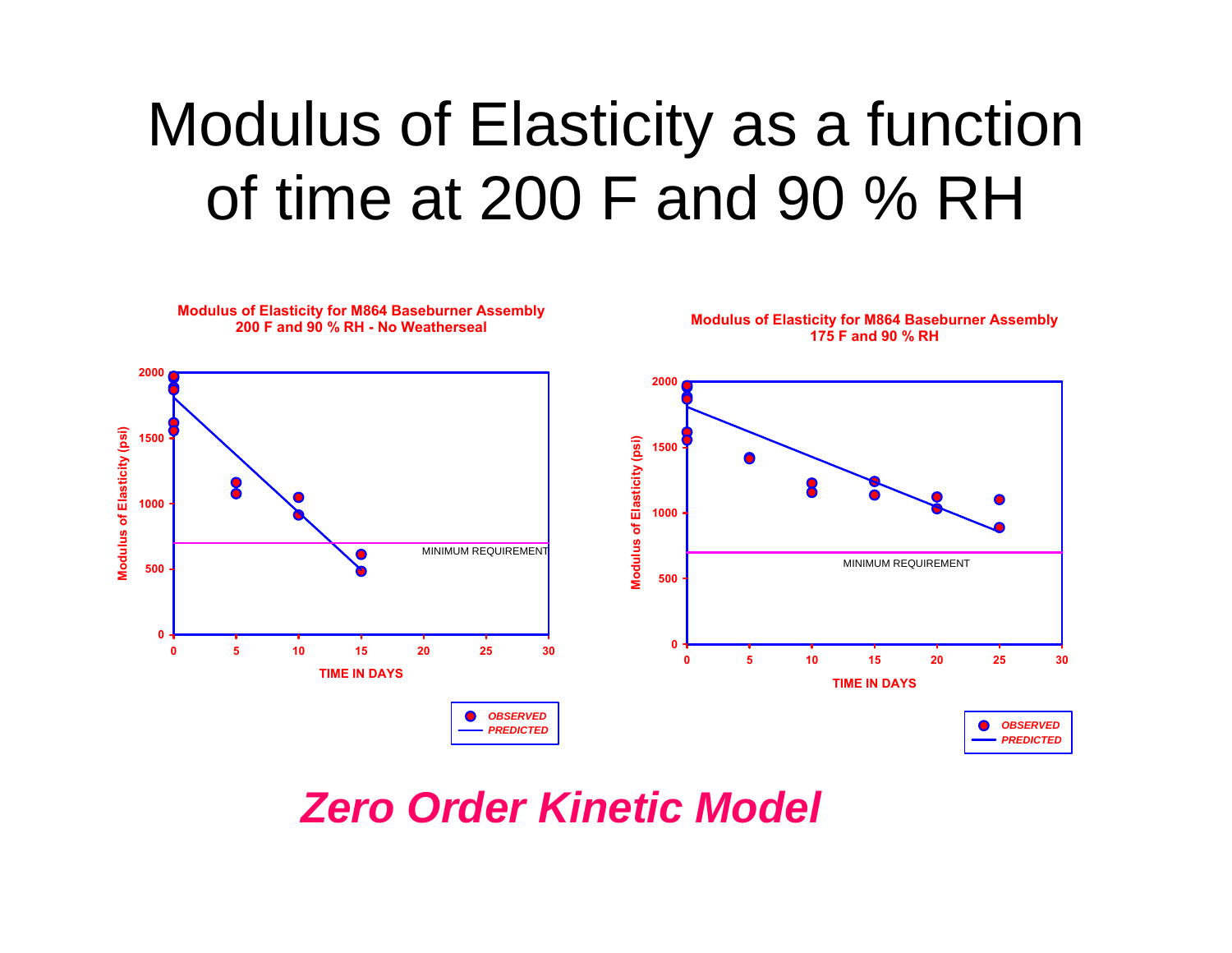#### Modulus of Elasticity Rate Constants - Correlated Using Eyring Equation – All Samples used for this correlation



**Arrhenius Plot of Modulus of Elasticity Results**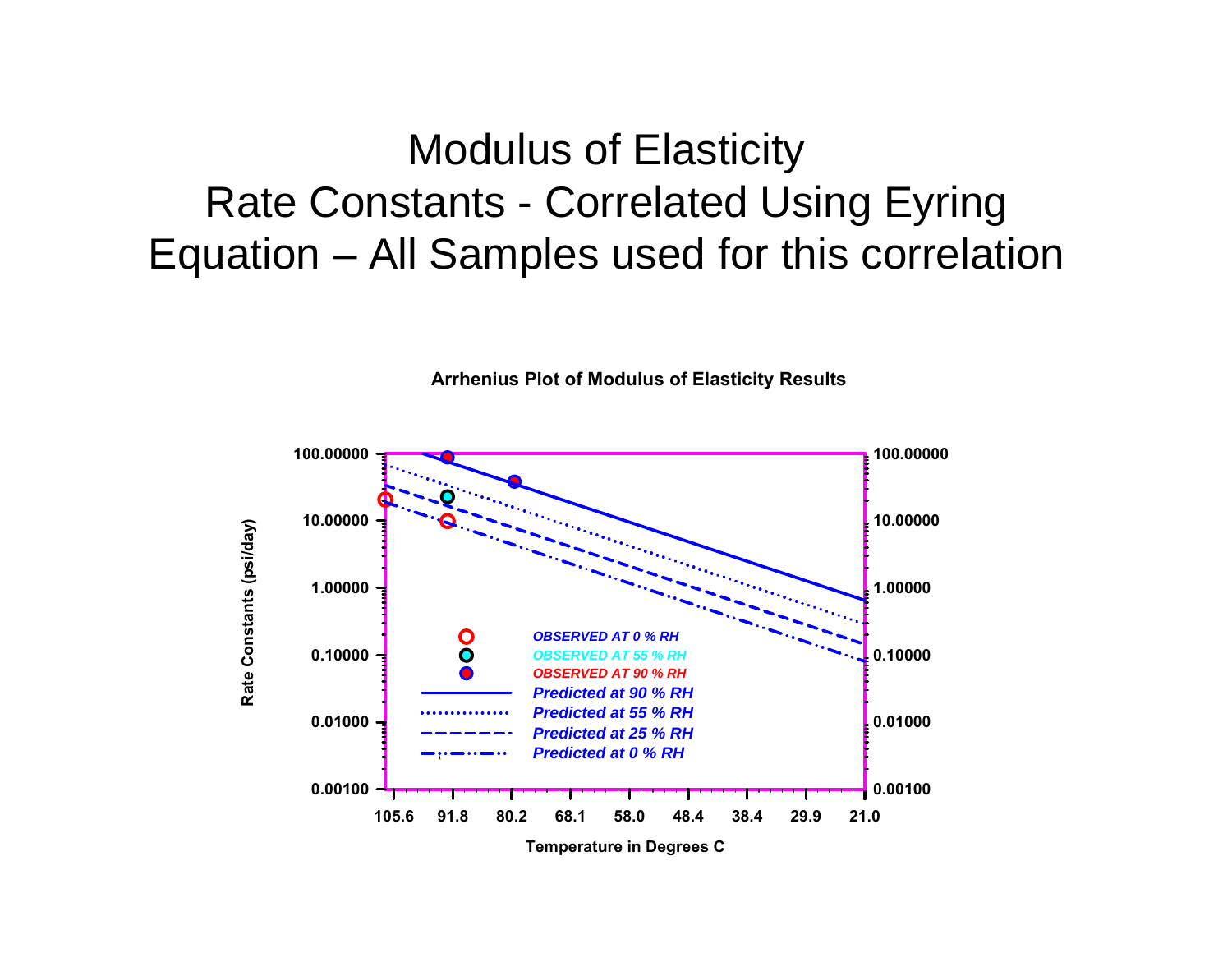#### **Life Predictions based on Modulus of Elasticity**

| <b>RELATIVE</b><br><b>HUMIDITY</b><br>LEVEL (%) | <b>Controlled</b><br><b>Storage</b><br>(years) | <b>Uncontrolled</b><br><b>Storage</b><br>(years) |
|-------------------------------------------------|------------------------------------------------|--------------------------------------------------|
|                                                 |                                                |                                                  |
| 90                                              | 4.67                                           | .414                                             |
| 55                                              | 10.55                                          | .936                                             |
| 25                                              | 21.22                                          | 1.883                                            |
|                                                 | 38.0                                           | 3.37                                             |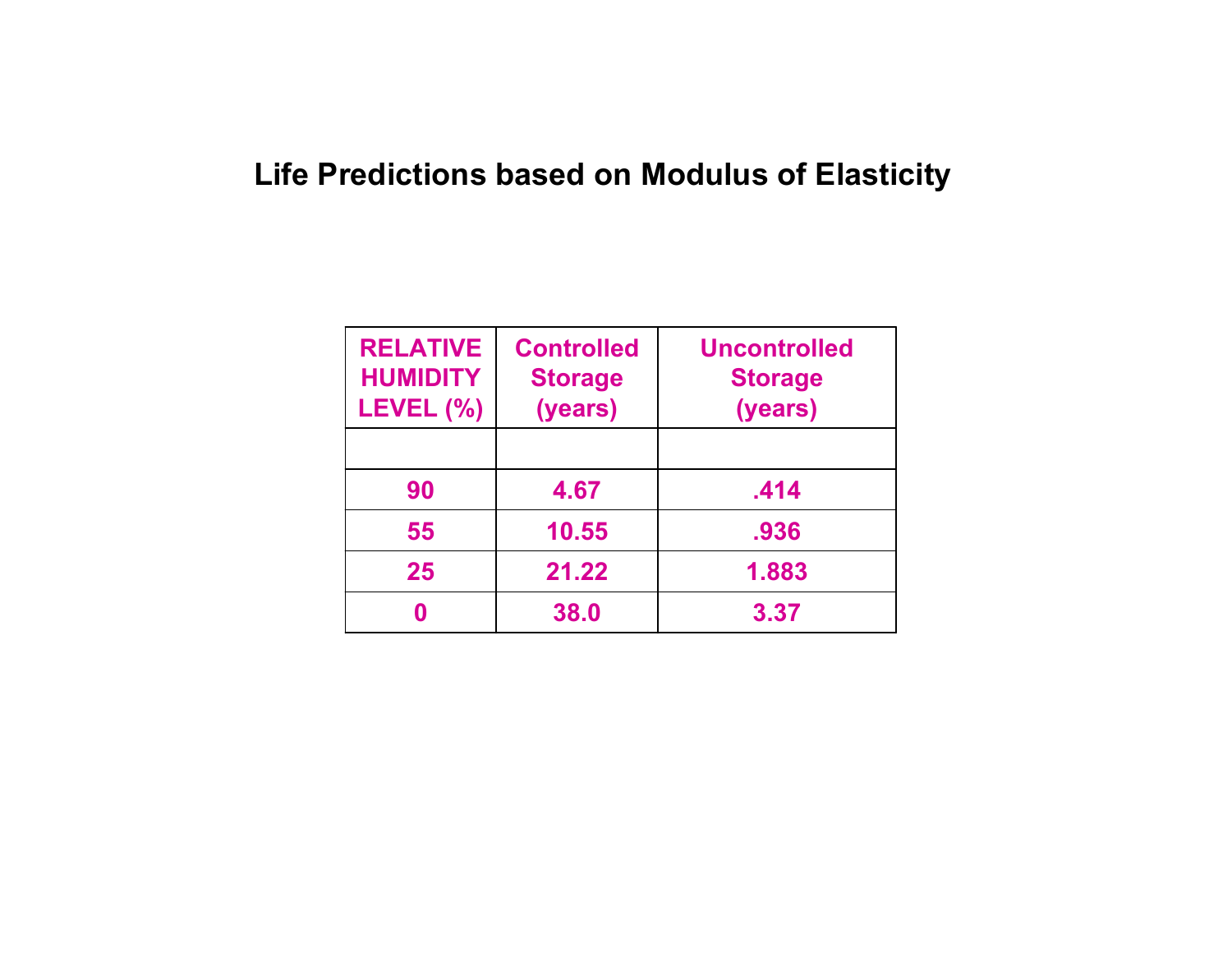### Degradation of the Mechanical Property "Strain at Maximum Stress"

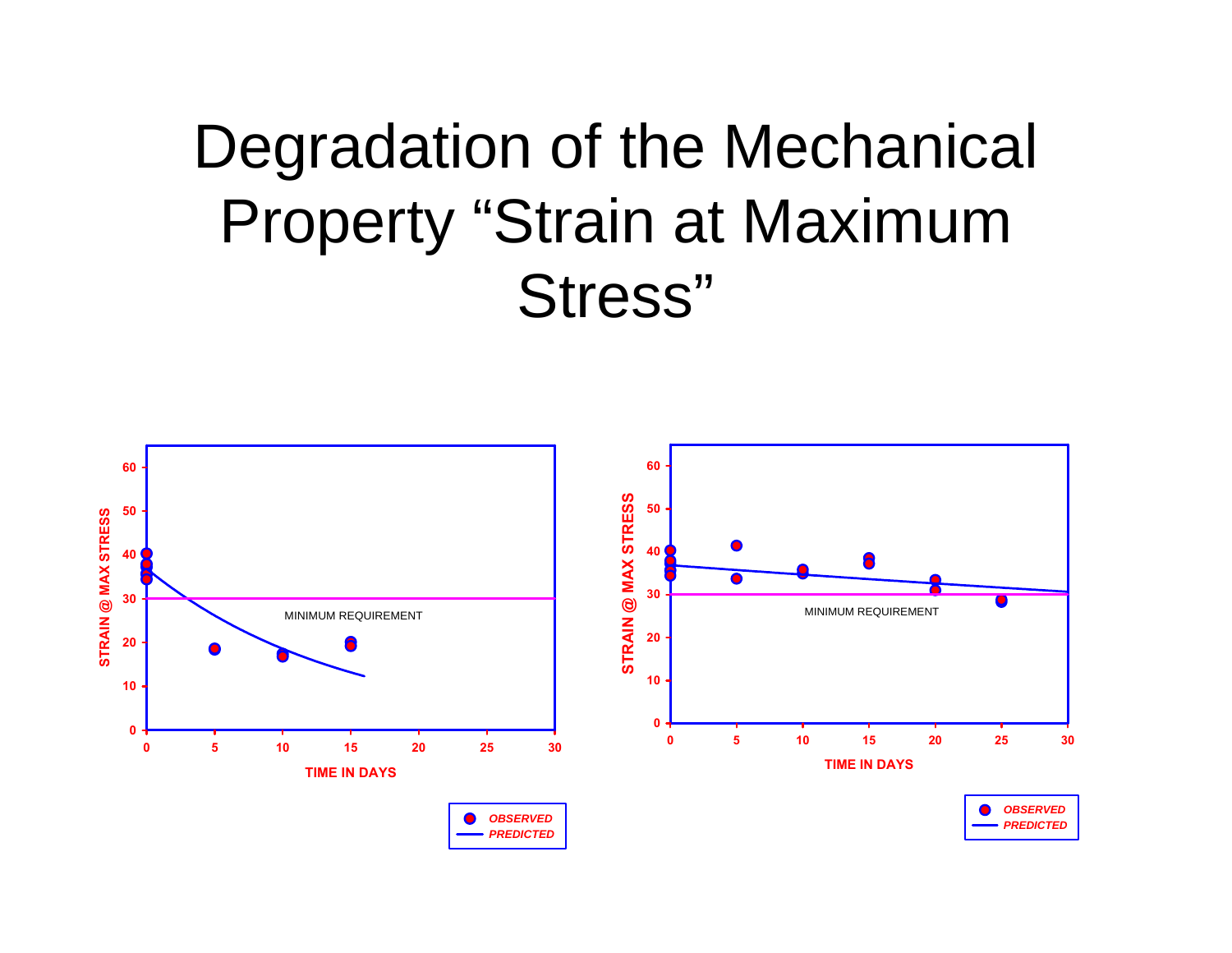#### *First Order Degradation Rates of the Strain at Maximum Stress*

#### *Correlated Using the Eyring Equation*

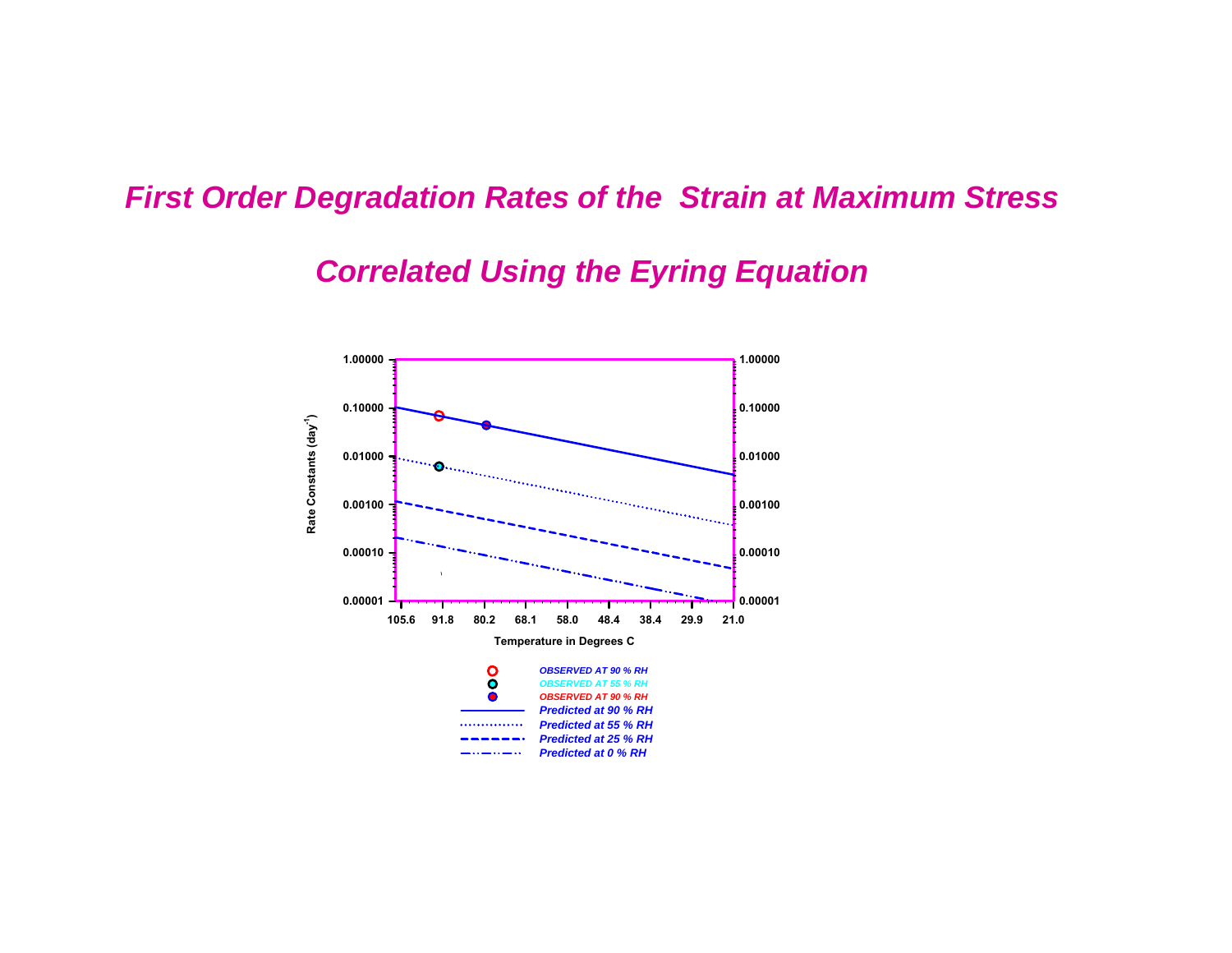#### Lifetimes in Years of the Propellant Grain based on the Strain at Maximum Stress

#### First Order Kinetic Model

| % RH | <b>Controlled</b><br><b>Storage</b> | <b>Uncontrolled</b><br><b>Storage</b> |
|------|-------------------------------------|---------------------------------------|
|      | 67.6                                | 17.9                                  |
| 25   | $12 \ \mathsf{ }$                   | 3.19                                  |
| 55   | 1.52                                | .402                                  |
| 90   | .136                                | .0358                                 |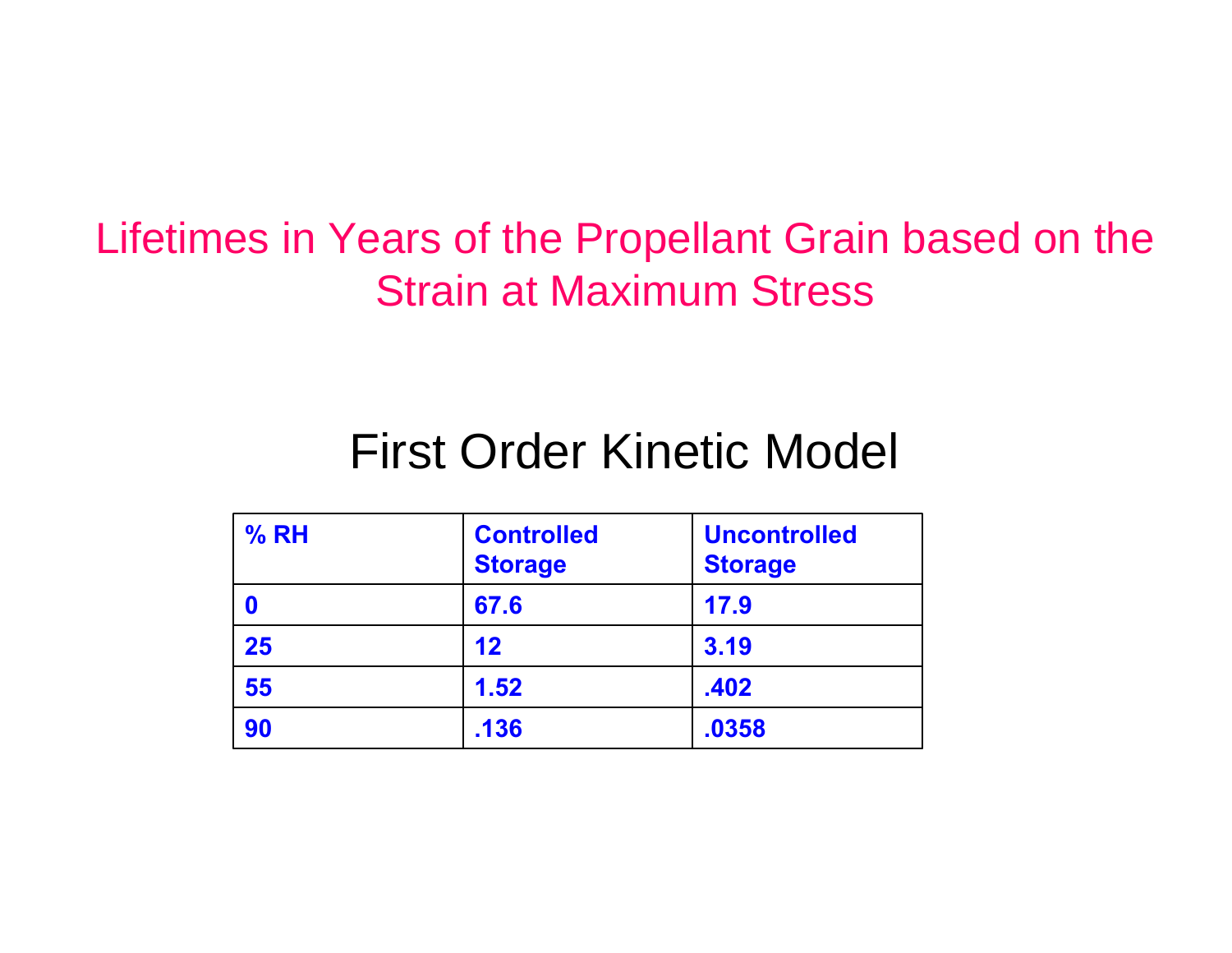# Thermal Properties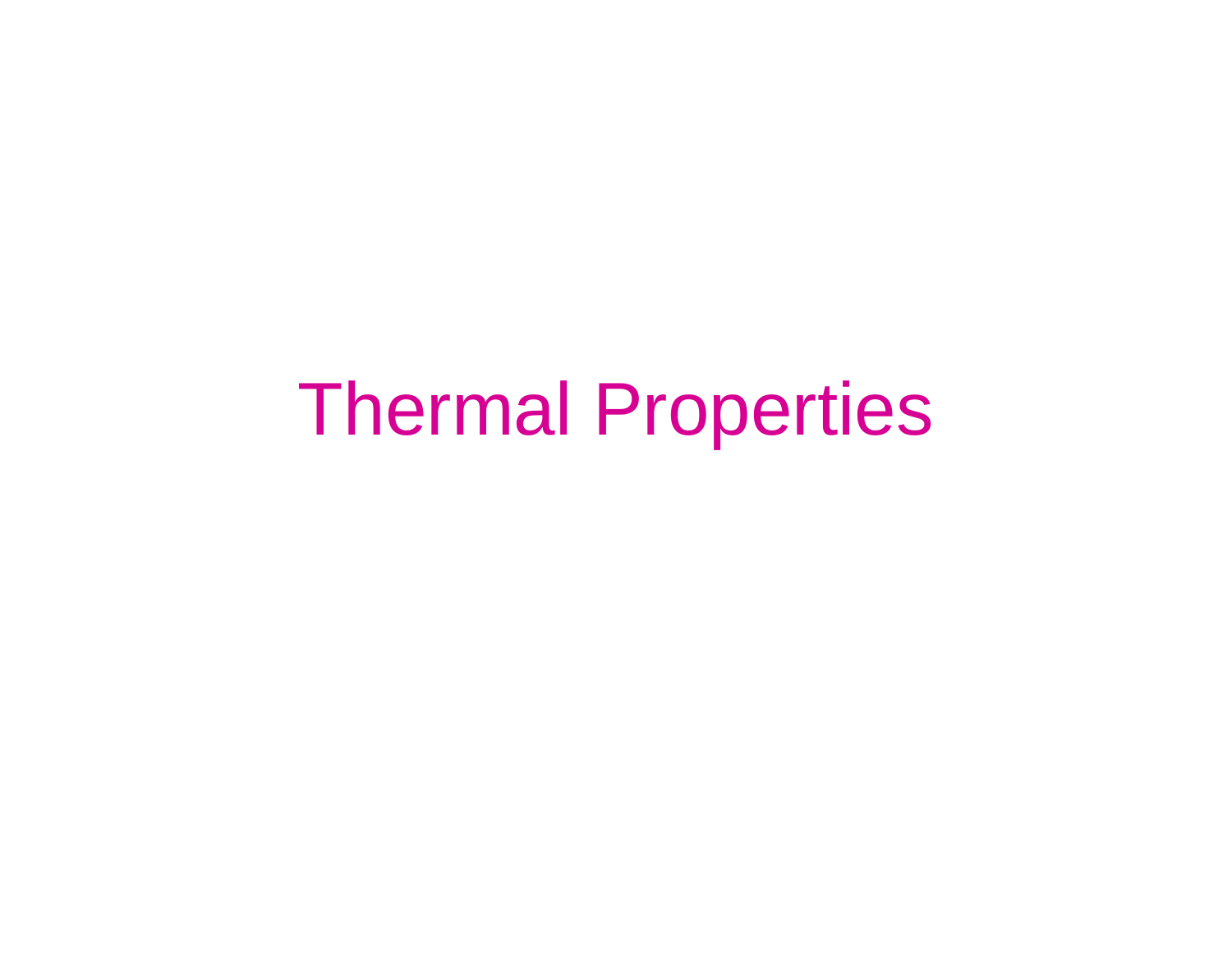#### *Heat of Reaction*

- *Minimum Value of 900 cal/gram*
- *Degraded in both stockpile and accelerated aging study*

**HEAT OF REACTION for M864 Baseburner Assembly**

![](_page_24_Figure_3.jpeg)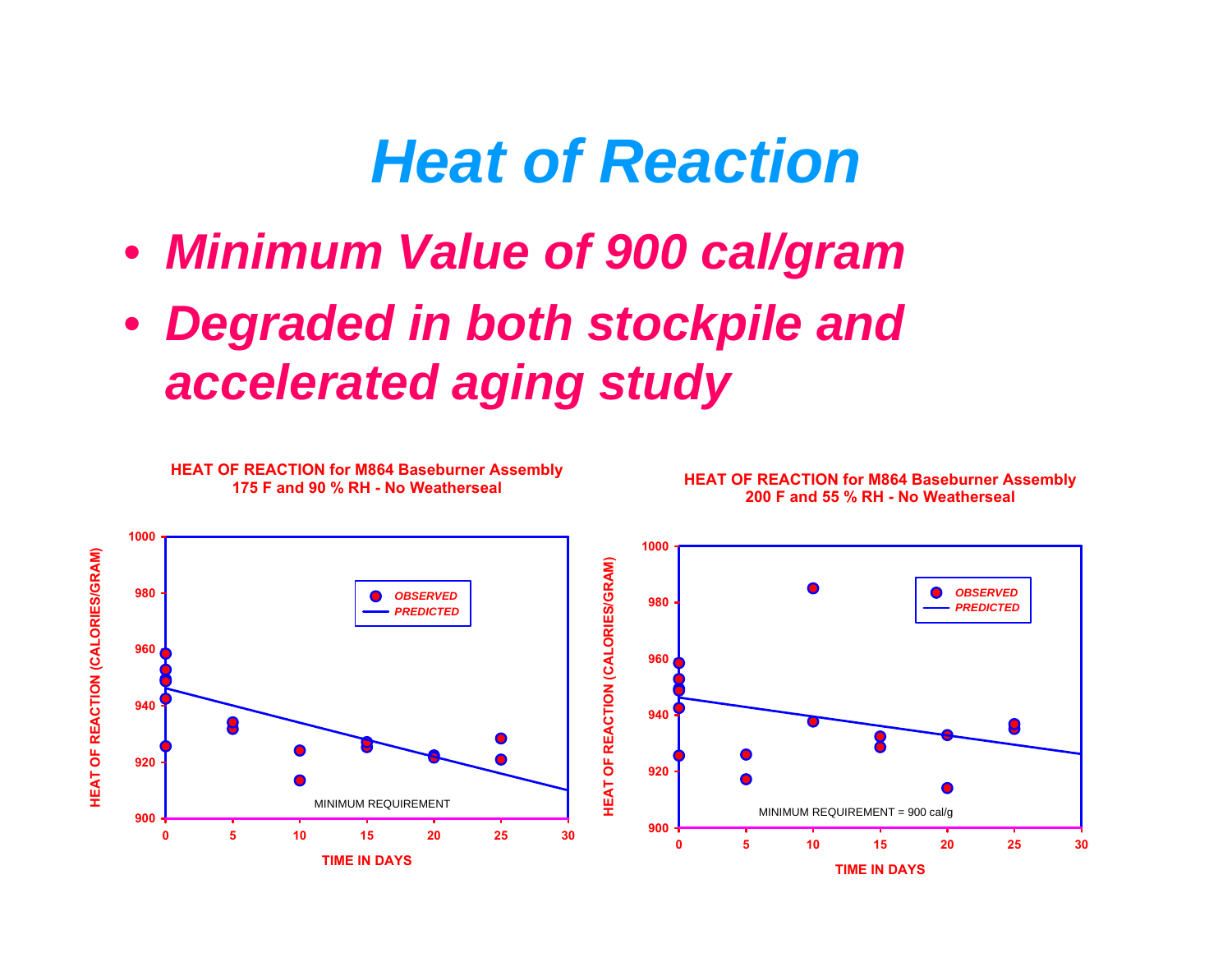#### *Life Predictions based on Heat of Reaction from the Accelerated Aging Experiments*

| <b>Kinetic</b><br><b>Model</b>                        | <b>ZERO ORDER</b>                              |                                                  | <b>FIRST ORDER</b>                             |                                                  |
|-------------------------------------------------------|------------------------------------------------|--------------------------------------------------|------------------------------------------------|--------------------------------------------------|
|                                                       |                                                |                                                  |                                                |                                                  |
| <b>RELATIVE</b><br><b>HUMIDITY</b><br>LEVEL (%)       | <b>Controlled</b><br><b>Storage</b><br>(years) | <b>Uncontrolled</b><br><b>Storage</b><br>(years) | <b>Controlled</b><br><b>Storage</b><br>(years) | <b>Uncontrolled</b><br><b>Storage</b><br>(years) |
|                                                       |                                                |                                                  |                                                |                                                  |
| $\boldsymbol{0}$                                      | 4.07                                           | 1.65                                             | 4.13                                           | 1.68                                             |
| 25                                                    | 2.37                                           | .961                                             | 2.39                                           | .975                                             |
| 55                                                    | 1.24                                           | .501                                             | 1.24                                           | .507                                             |
| 90                                                    | .578                                           | .234                                             | .580                                           | .236                                             |
| <b>Eyring</b><br><b>Equation</b><br><b>Parameters</b> | <b>ZERO ORDER</b>                              |                                                  | <b>FIRST ORDER</b>                             |                                                  |
|                                                       |                                                |                                                  |                                                |                                                  |
| $k_{0}$                                               | 683 cal/g-day                                  |                                                  |                                                | .697 day-1                                       |
| $E_{A}$                                               | 5846 cal/mol                                   |                                                  | 5817 cal/mol                                   |                                                  |
| B                                                     | $.0217$ (%RH $-1$ )                            |                                                  | $.0218$ (%RH $-1$ )                            |                                                  |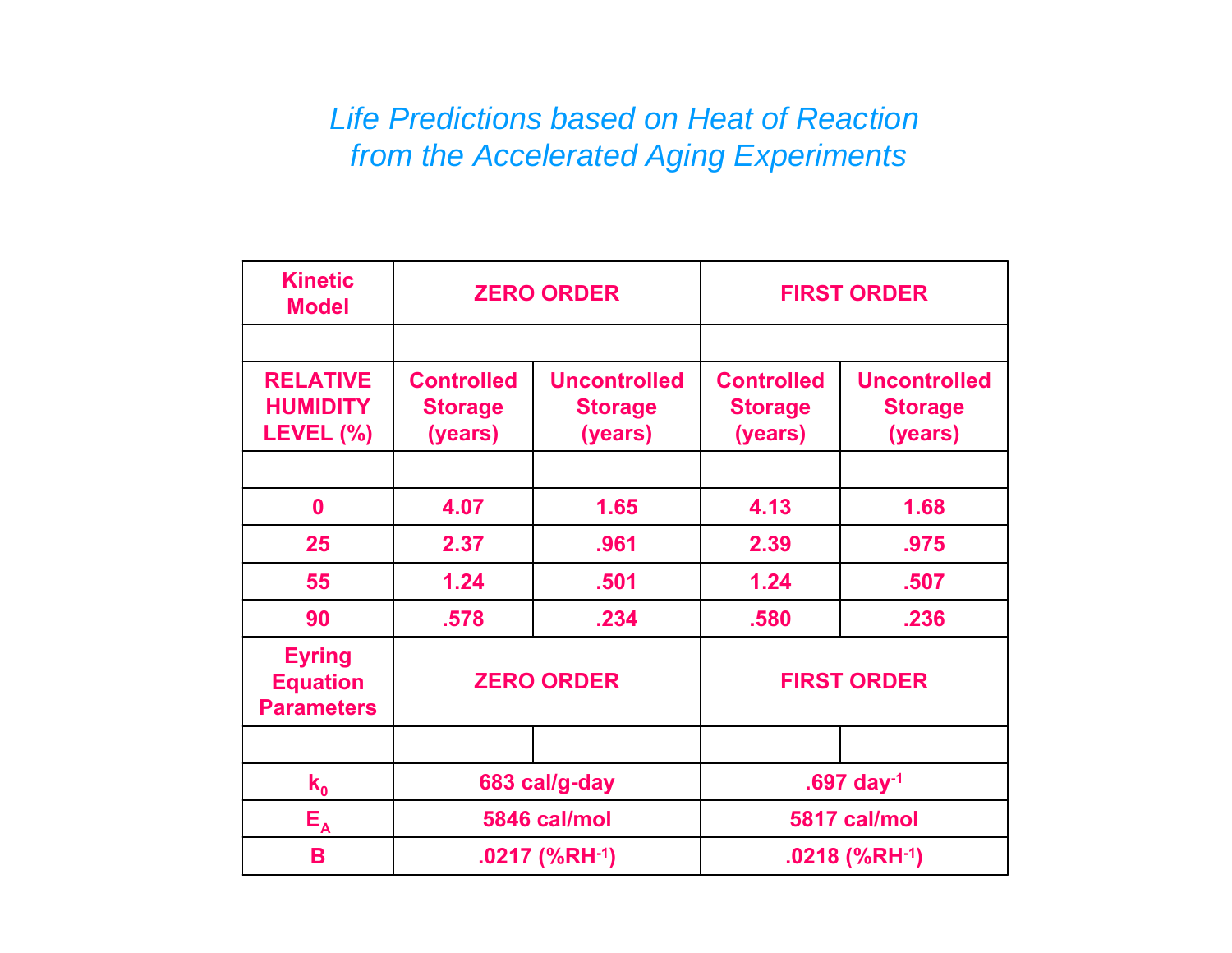## Heat of Reaction rates correlated using Eyring Equation

![](_page_26_Figure_1.jpeg)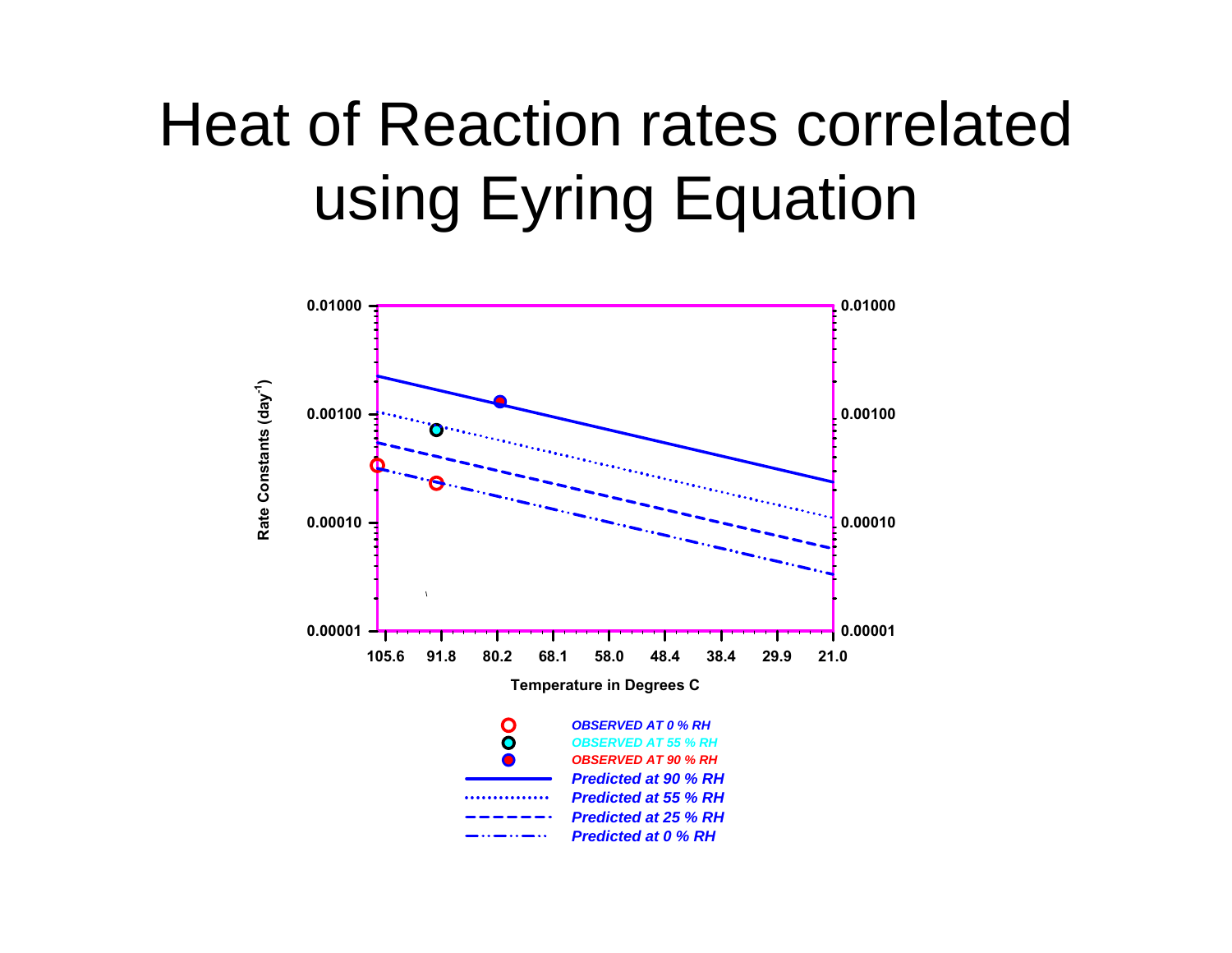# Igniter Failure Modes

• *Igniter tended to fail due to the effect of moisture. It would not light.*

• *Very long life predictions for this failure mode were calculated from the data*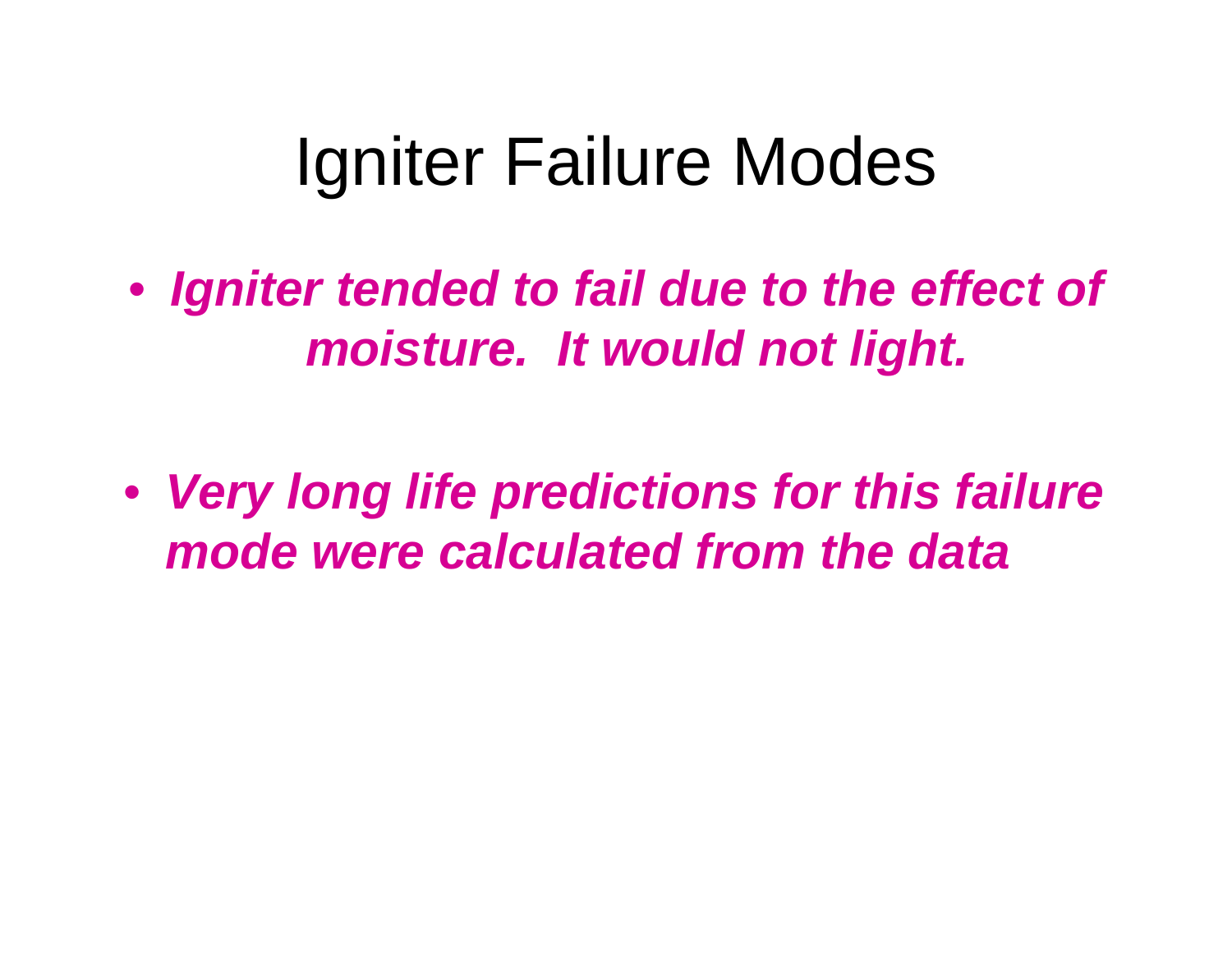#### Igniter Cup Burn Times – No **Weatherseal**

![](_page_28_Figure_1.jpeg)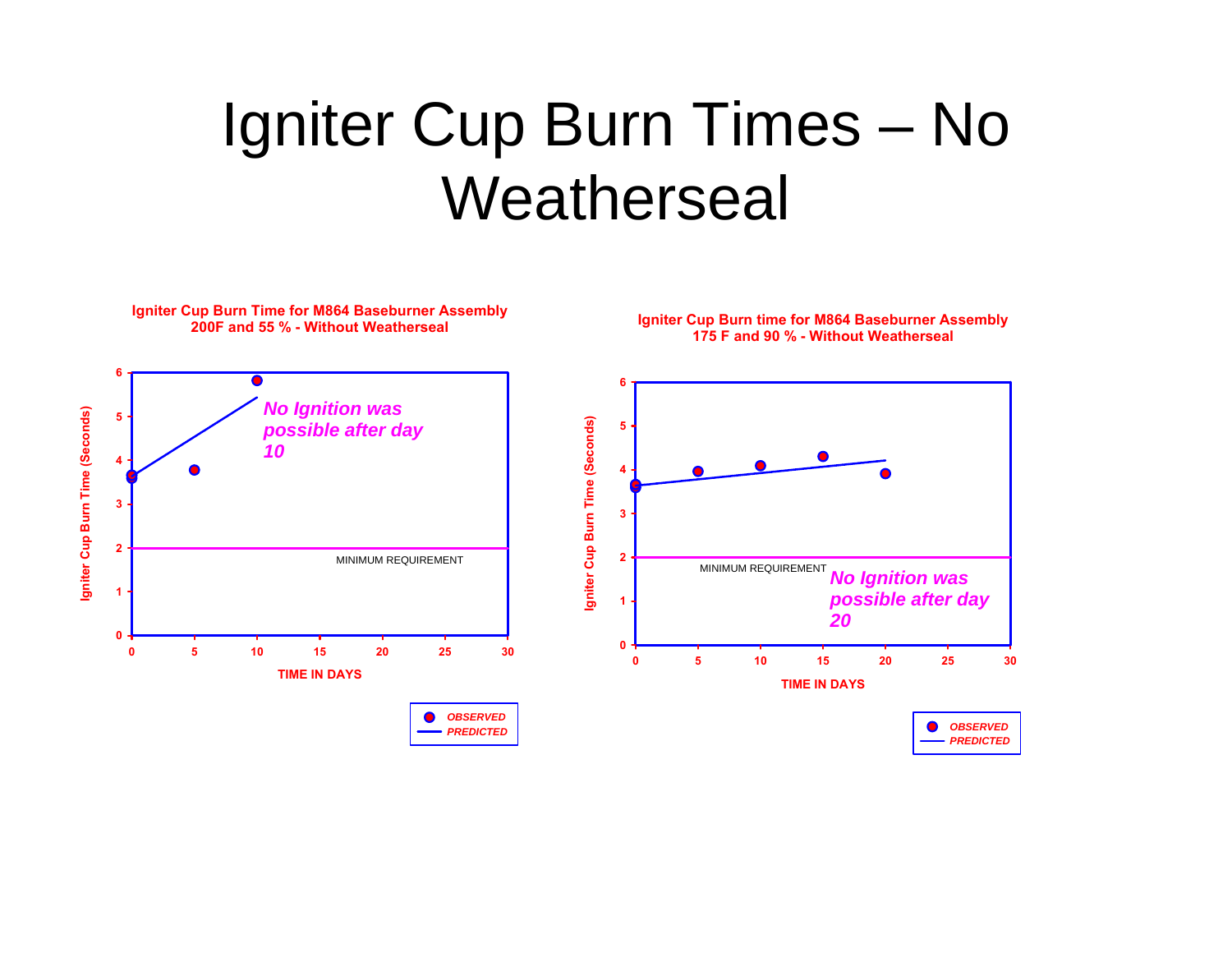## *Summary*

- *Variables and attribute data used to estimate controlled and uncontrolled storage lifetimes for baseburner assembly of the M864*
- *Accelerated Aging and Real Time Aging data both used to provide estimates*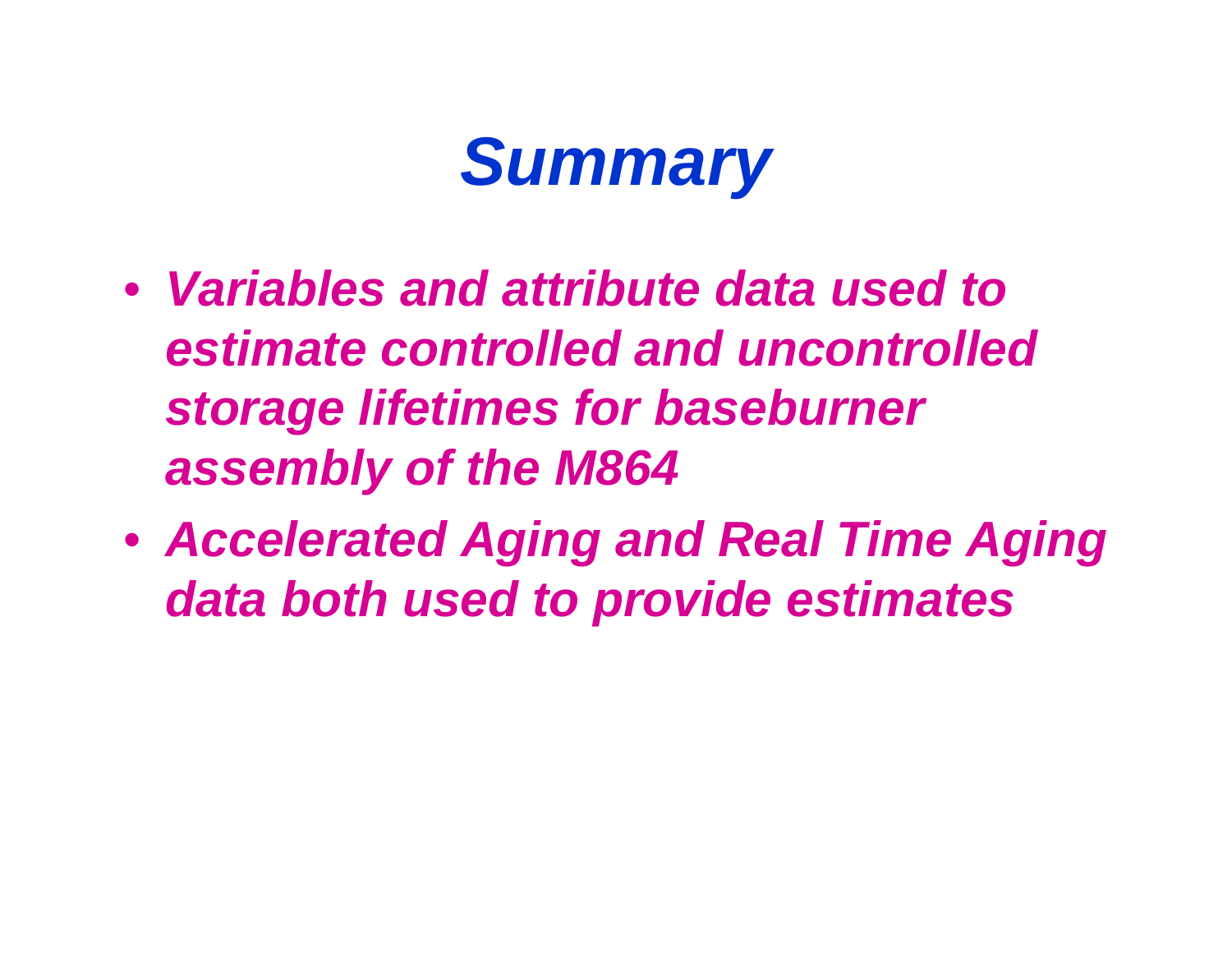## *Summary*

- Weatherseals were removed to accelerate degradation of baseburner
- Heats of reaction showed degradation both in accelerated testing and real time aging
- Accelerated aging lifetime estimates were generally shorter than real time aging lifetime estimates – Models used for Accelerated Aging are conservative – They provide a margin of safety.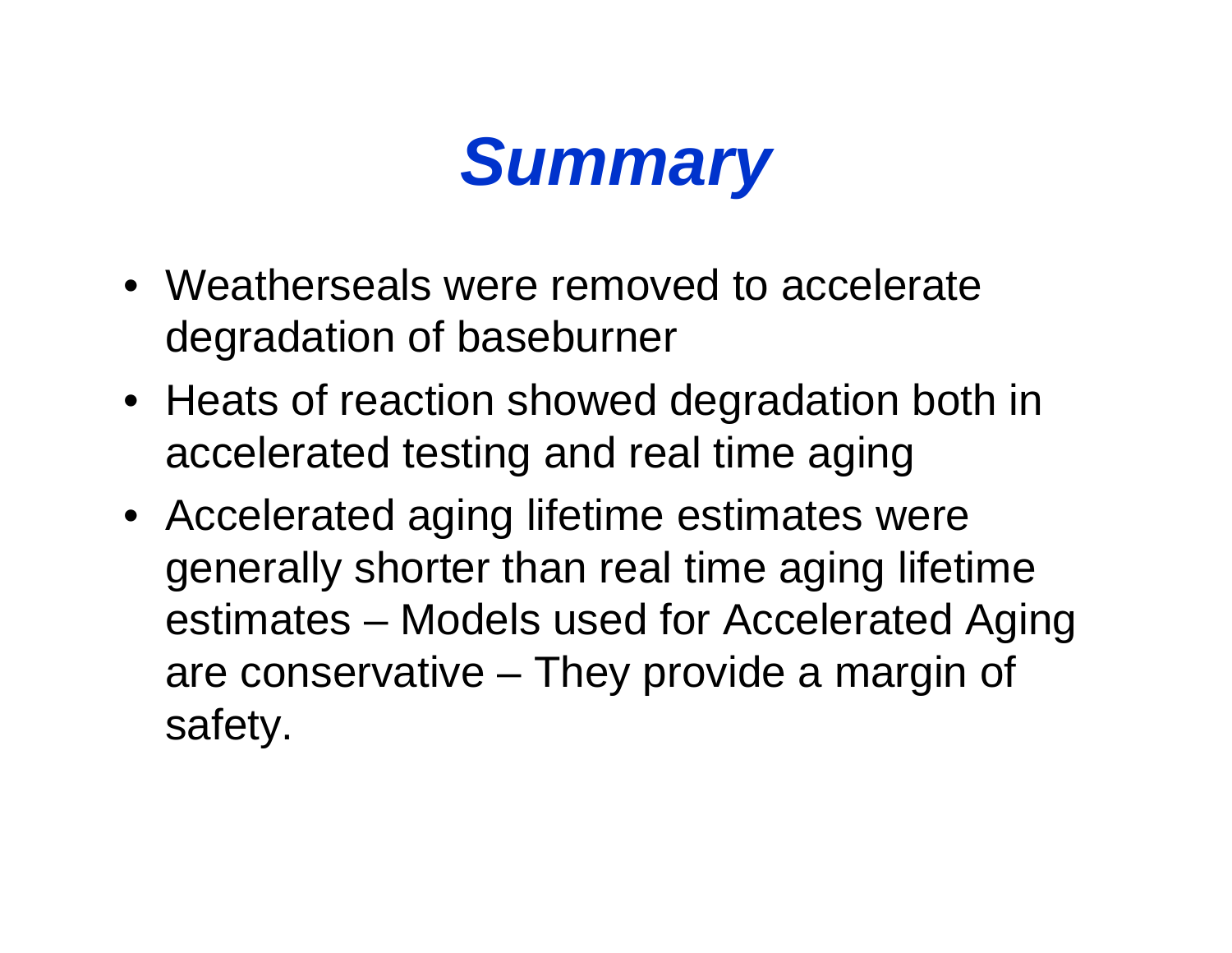## *Lifetime Predictions*

• *Controlled and uncontrolled storage.*

• *For each property measured in the study*

• *For accelerated aging data as well as depot storage (surveillance) data.*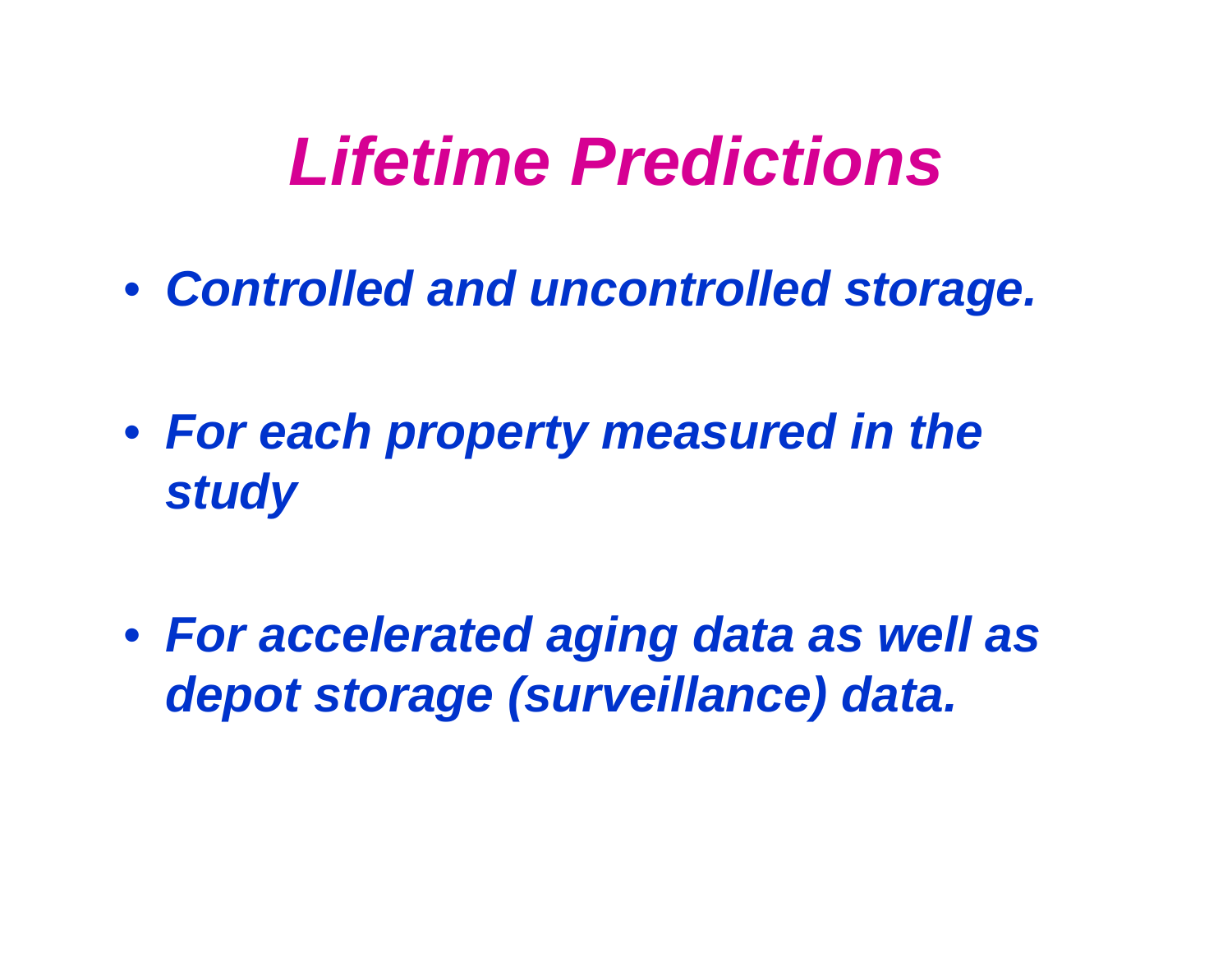### *Lifetime Predictions by Property*

| <b>DATA TYPE</b>                   | <b>Stress</b><br><b>Required</b> | <b>Property</b>                        | <b>Uncontrolled</b><br><b>Storage</b> | <b>Controlled</b><br><b>Storage</b>                     |
|------------------------------------|----------------------------------|----------------------------------------|---------------------------------------|---------------------------------------------------------|
|                                    |                                  |                                        |                                       |                                                         |
| <b>Stockpile-</b>                  | <b>Depot Storage</b>             | <b>Ultimate</b><br><b>Stress</b>       |                                       | 40.8                                                    |
| <b>Accelerated</b><br><b>Aging</b> | 55 % RH                          | <b>Ultimate</b><br><b>Stress</b>       | .877                                  | 10.8                                                    |
| <b>Accelerated</b><br><b>Aging</b> | <b>Depot Storage</b>             | <b>Modulus of</b><br><b>Elasticity</b> |                                       | <b>Unlimited</b><br>Lifetime - No<br><b>Degradation</b> |
| <b>Accelerated</b><br><b>Aging</b> | 55 % RH                          | <b>Modulus of</b><br><b>Elasticity</b> | .936                                  | 10.6                                                    |
| <b>Accelerated</b><br><b>Aging</b> | <b>25 % RH</b>                   | <b>Modulus of</b><br><b>Elasticity</b> | 1.883                                 | 21.22                                                   |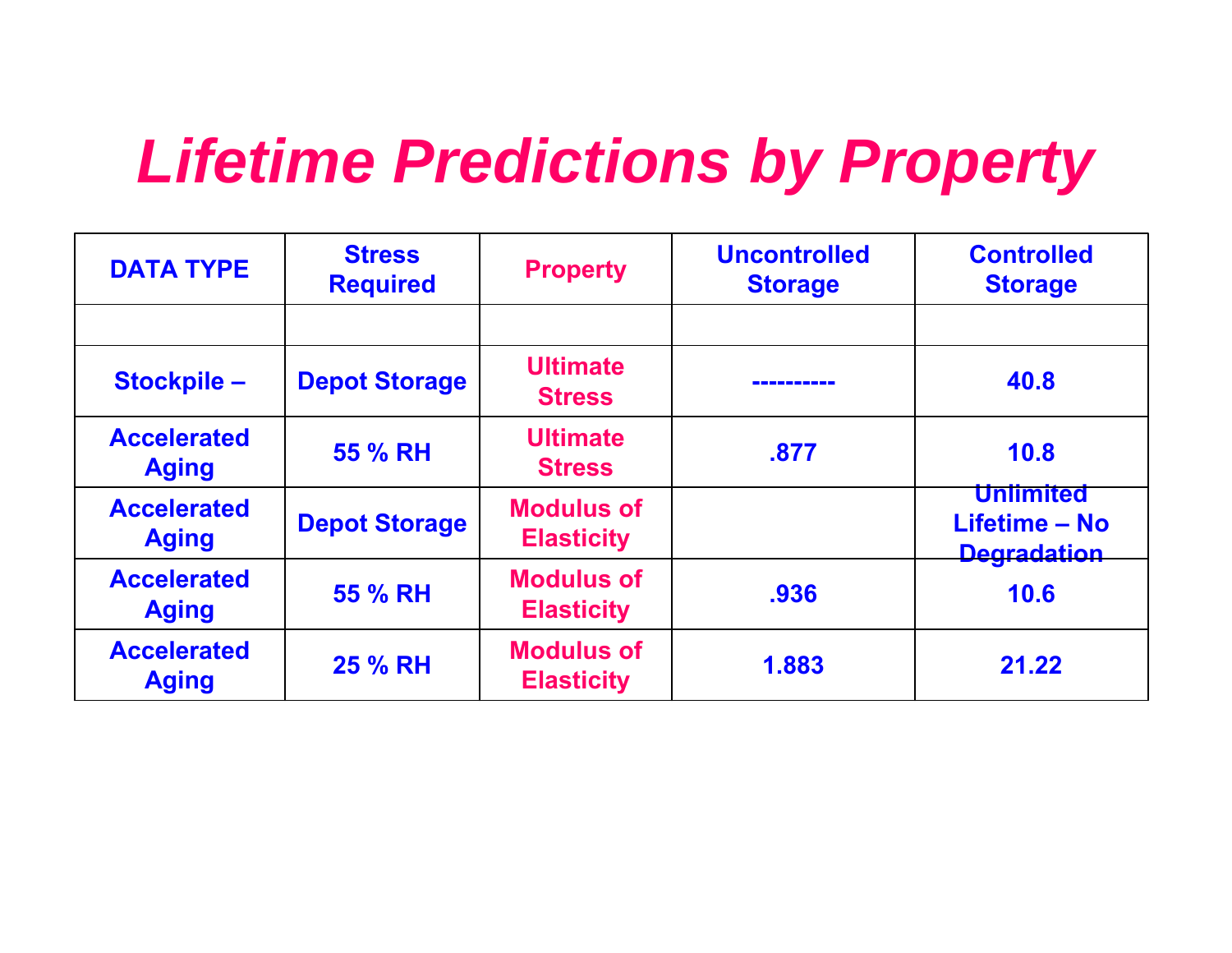### *Lifetime Predictions by Property*

| <b>DATA TYPE</b>                   | <b>Stress Required</b> | <b>Property</b>                           | <b>Uncontro</b><br><b>lled</b><br><b>Storage</b> | <b>Controlled</b><br><b>Storage</b> |
|------------------------------------|------------------------|-------------------------------------------|--------------------------------------------------|-------------------------------------|
|                                    |                        |                                           |                                                  |                                     |
| <b>Stockpile-</b>                  | <b>Depot Storage</b>   | <b>Heat of Reaction</b>                   |                                                  | 9.76                                |
| <b>Accelerated</b><br><b>Aging</b> | 55 % RH                | <b>Heat of Reaction</b>                   | .507                                             | 1.24                                |
| <b>Accelerated</b><br><b>Aging</b> | <b>25 % RH</b>         | <b>Heat of Reaction</b>                   | .975                                             | 2.39                                |
| Stockpile-                         | <b>Depot Storage</b>   | <b>Strain at Maximum</b><br><b>Stress</b> | ---------                                        | 2.10                                |
| <b>Accelerated</b><br><b>Aging</b> | 55 % RH                | <b>Strain at Maximum</b><br><b>Stress</b> | .402                                             | 1.52                                |
| <b>Accelerated</b><br><b>Aging</b> | <b>25 % RH</b>         | <b>Strain at Maximum</b><br><b>Stress</b> | 3.19                                             | 12                                  |
| <b>Accelerated</b><br><b>Aging</b> | <b>0% RH</b>           | <b>Strain at Maximum</b><br><b>Stress</b> | 17.9                                             | 67.6                                |
| <b>Accelerated</b><br><b>Aging</b> | <b>75 % RH</b>         | <b>Igniter Cup</b><br><b>Reliability*</b> | 3.10<br>years                                    | <b>12000 years</b>                  |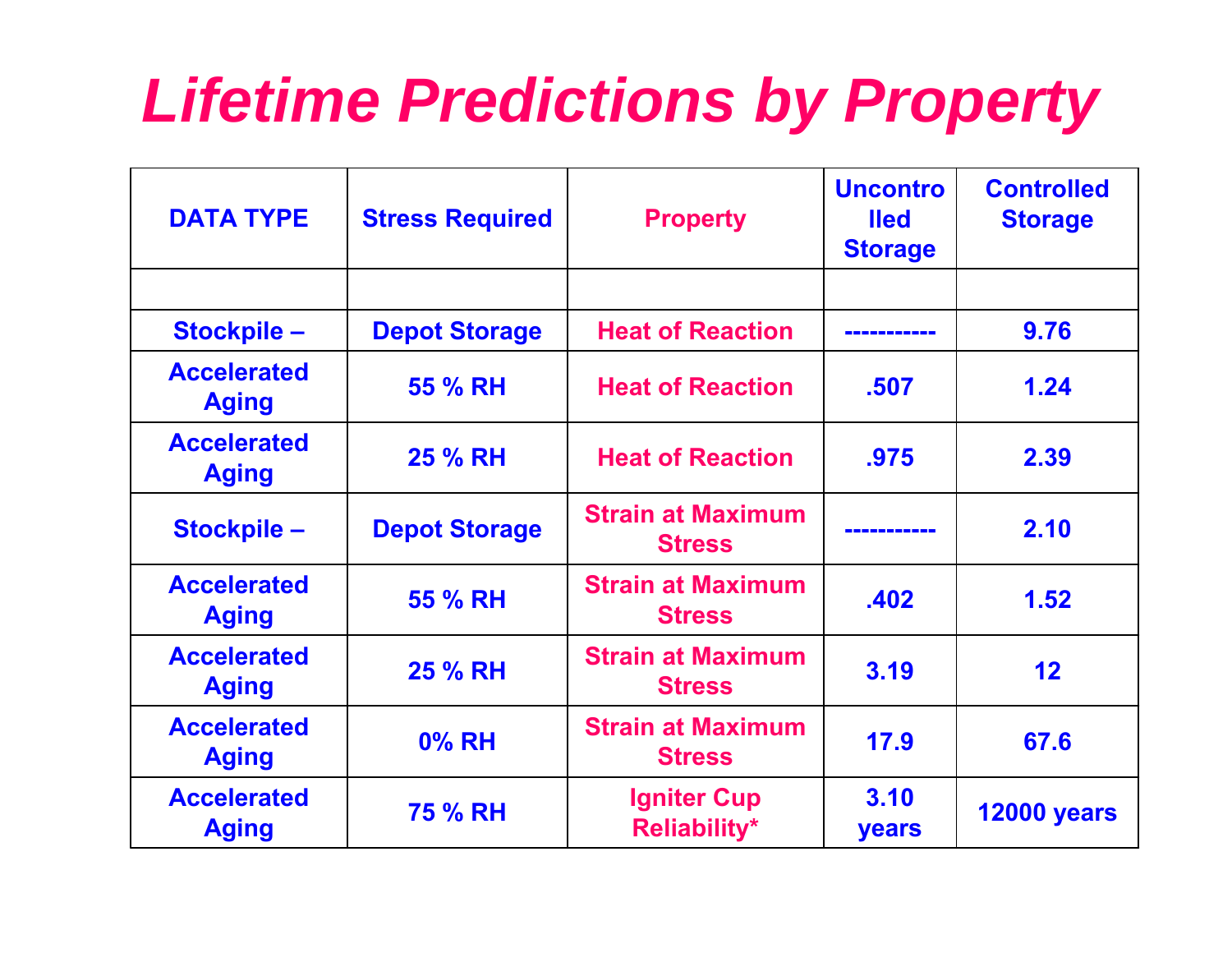## *CONCLUSIONS*

- *The weatherseal integrity is fundamental to survivability of base burner assembly*
- *Heat of reaction, mechanical properties and igniter cup reliability all adversely affected by moisture*
- *Although some of the properties have degraded slightly, there has been no effect on ballistic performance or reliability*